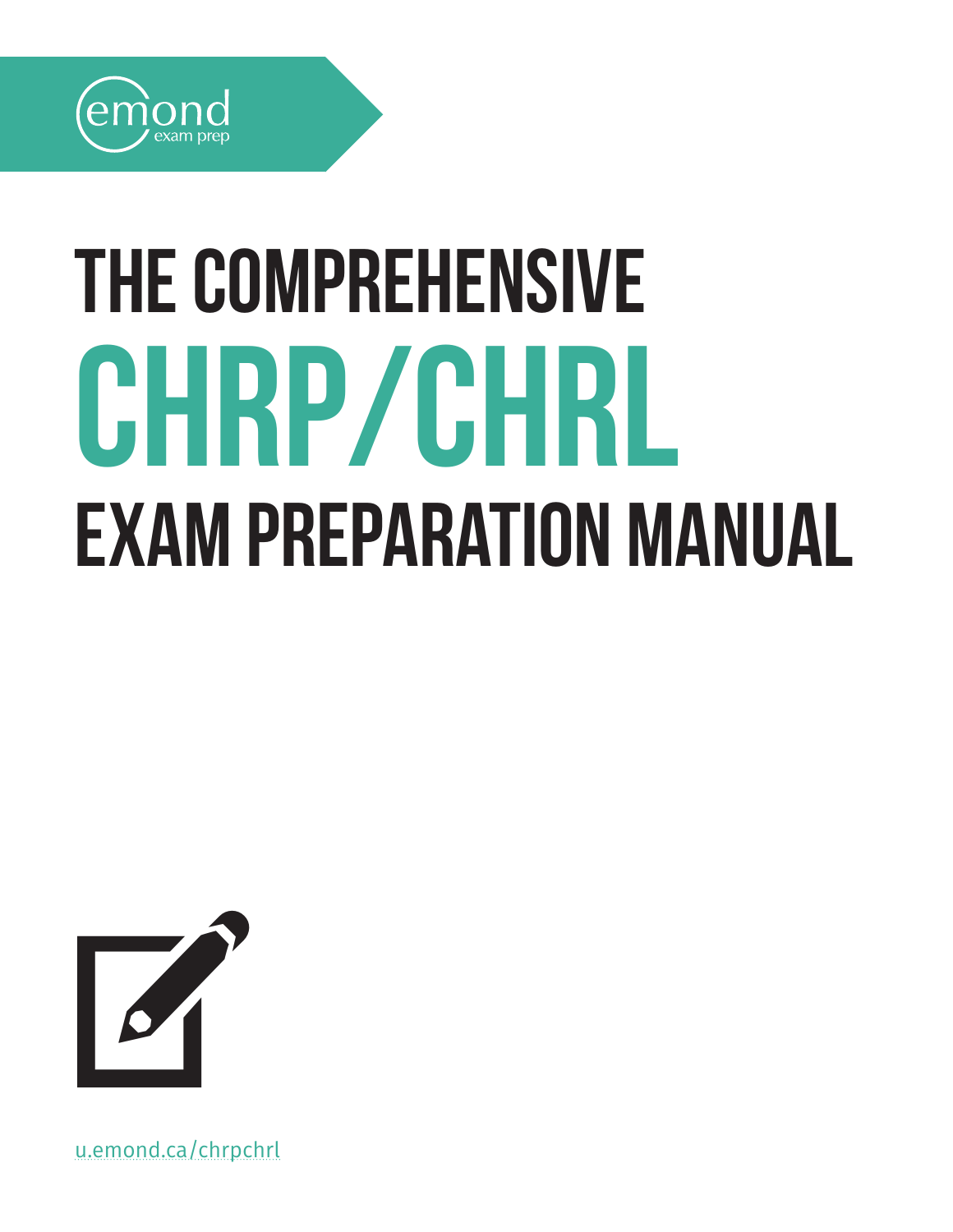## **Introducing Emond**

In 1978, Professor Paul Emond published the first Emond casebook. It was a casebook on Real Estate Law, which was soon followed by Administrative Law and Constitutional Law casebooks. They were used at the time for classes at the University of Toronto and Osgoode Hall Law School.

Now, over 40 years later, Emond is one of the leading publishers of casebooks and textbooks used in legal education programs across Canada. Some of our bestselling publications cover the subject of Canadian employment law, providing instruction for students and guidance to help professionals practise effectively in this important area. Emond also offers exam preparation support resources for students writing the CHRP/CHRL Employment Law Exam with the goal of practising as a certified HR Professional or Leader.

Our practice exam is designed to mimic the format and content of the CHRP/CHRL Employment Law Exam, and to test your knowledge of essential legislation, regulations, and policies that will be covered on the exam. It has become apparent that many students would benefit from a resource that clearly summarizes the key facts and strategies that will help them prepare effectively for the CHRP/CHRL Exam. For this reason, we have published The Comprehensive CHRP/CHRL Exam Preparation Manual and made it available to students and the public alike.

We hope that by incorporating this manual and Emond's substantive practice exam into your studying regimen, you will feel confident that you have the knowledge and ability to succeed on your CHRP/CHRL Employment Law Exam. If you have any questions, feel free to get in touch with us. We wish you the best of luck on the road to success.

## **About the author**

**Awale Deria** graduated from York University's Bachelor of Human Resources Management (BHRM) program and subsequently attended Osgoode Hall Law School. After graduating from the BHRM program, Awale worked as a research assistant for Professor David J. Doorey in the area of labour and employment law. Awale also worked as a legal intern at the United Nations Headquarters in New York City, where he worked primarily on administrative and employment law matters.

Emond Publishing | Emond Exam Prep 1 Eglinton Ave E, Suite 600 Toronto, ON M4P 3A1

u.emond.ca/chrpchrl [emondexamprep@emond.ca](mailto:emondexamprep%40emond.ca?subject=) 416-975-3925 | 1-888-837-0815

Copyright © 2019 Emond Montgomery Publications Limited.

All rights reserved. No part of this publication may be reproduced in any form by any means without the written consent of Emond Montgomery Publications. Emond Montgomery Publications and all persons involved in the creation of this publication disclaim any warranty as to the accuracy of this publication and shall not be responsible for any action taken in reliance on the publication, or for any errors or omissions contained in the publication.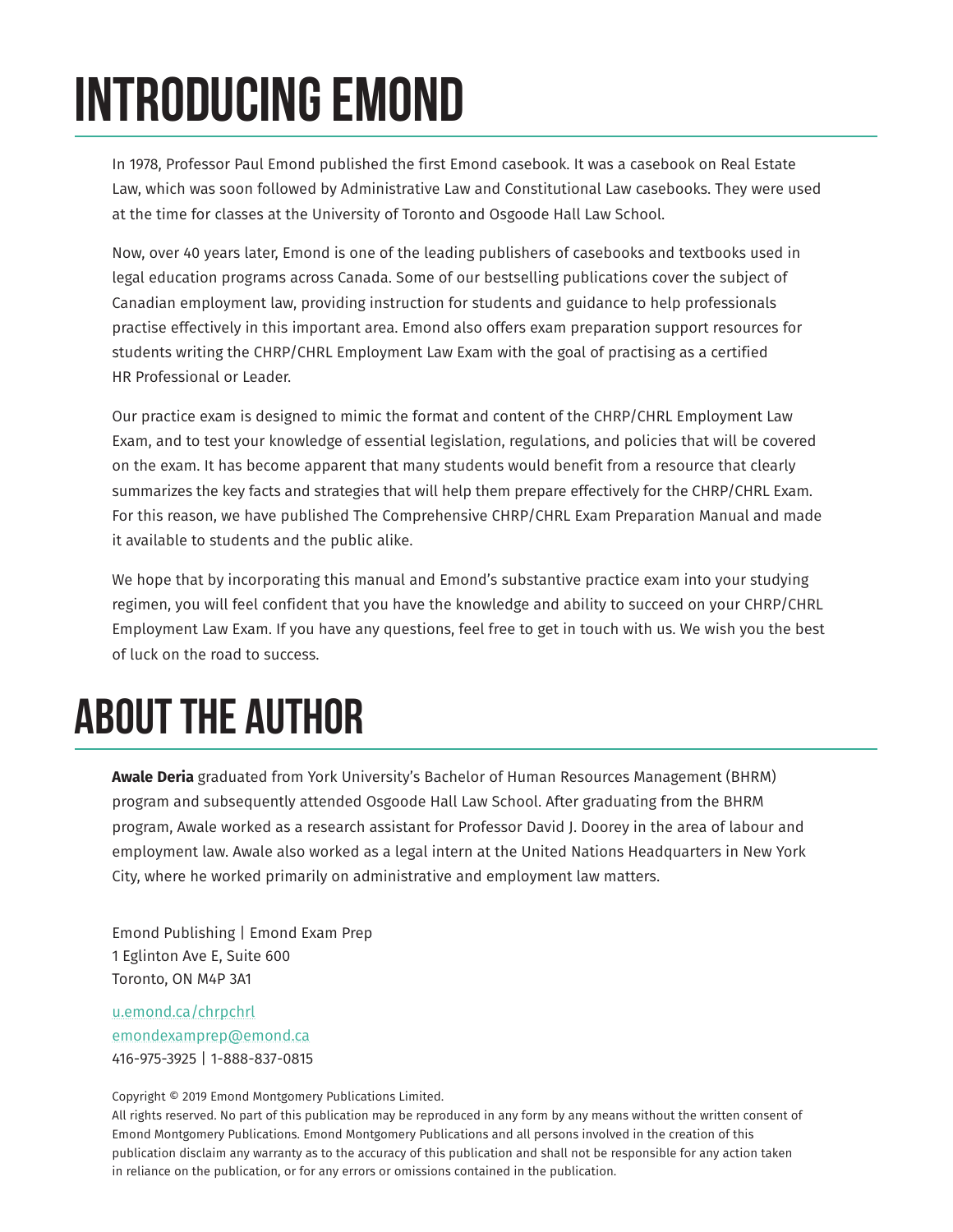## **Table of Contents**

## **[1](#page-4-0) [THE CHRP/CHRL EMPLOYMENT LAW EXAM: KNOWING WHAT TO](#page-4-0)  [EXPECT ON EXAM DAY](#page-4-0)**

#### **A. [The Structure of the Ontario Exams](#page-4-0)**

- i. [Overview](#page-4-0)
- ii. [Exam Materials](#page-5-0)
- iii. [Exam Cycles](#page-5-0)
- iv. [Exam Layout and Question Structure](#page-5-0)
- v. [Exam Results](#page-6-0)

#### **B. [The Logistics of the CHRP/CHRL Employment Law Exam](#page-7-0)**

- i. [Permitted and Prohibited Items on Exam Day](#page-7-0)
- ii. [Accommodation Requests](#page-8-0)
- iii. [List of Suggested Readings](#page-9-0)
- iv. [Employment Law Examination Dates](#page-9-0)
- v. [Examination Rules and Details](#page-9-0)
- vi. [Required Identification](#page-9-0)

### **2 [DEVISING A STUDY SCHEDULE AND ESTABLISHING A PLAN](#page-10-0)**

- **A. [Devising Your Study Plan](#page-10-0)**
- **B. [Preparation](#page-10-0)**
- **C. [Planning](#page-11-0)**
- **D. [Mind Maps and Charts](#page-12-0)**
- **E. [Practice Exams](#page-12-0)**
- **F. [When and How to Write a Practice Exam](#page-14-0)**
- **G. [Evaluating Your Performance on a Practice Exam](#page-15-0)**

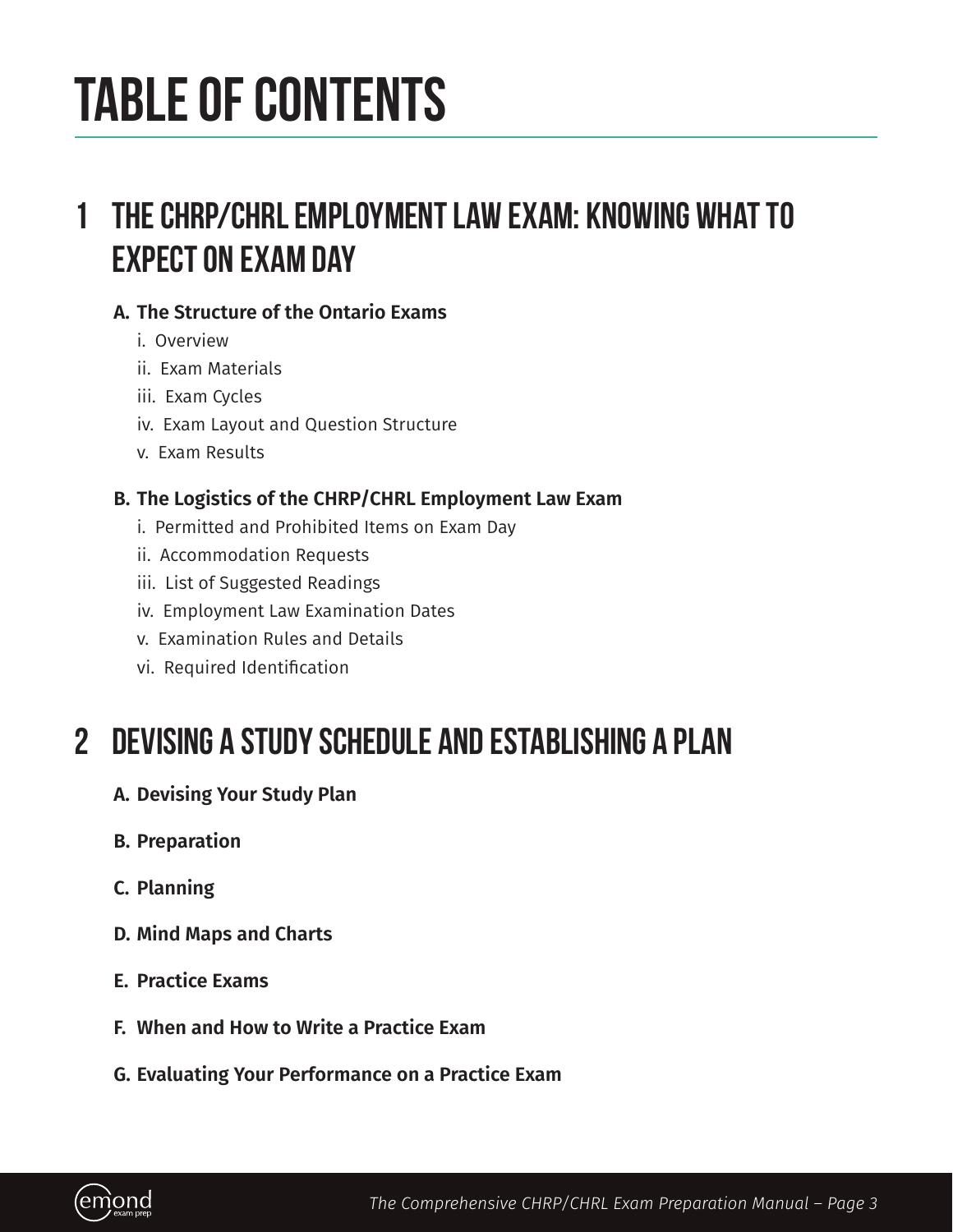#### **3 [EXAM WRITING AND TIME MANAGEMENT STRATEGIES](#page-16-0)**

#### **A. [Overview](#page-16-0)**

- **B. [Strategies for Success](#page-16-0)**
	- i. [Logistics](#page-16-0)
	- ii. [Time Management Tactics](#page-16-0)
- **C. [Basic Approach](#page-17-0)**
- **D. [Strategic Flagging](#page-17-0)**
- **E. [Combination Approach](#page-17-0)**
- **F. [Reading and Comprehending the Question](#page-18-0)**

#### **4 [MENTAL AND PHYSICAL PREPARATION](#page-20-0)**

### **5 [COMMON MISTAKES TO AVOID](#page-22-0)**

- **A. [Spending Too Much Time Trying to Answer One Question](#page-22-0)**
- **B. [Skimming the Questions and Answer Choices](#page-22-0)**

### **6 [FREQUENTLY ASKED QUESTIONS](#page-23-0)**

- **A. [How long should I study for the CHRP/CHRL Employment Law Exam?](#page-23-0)**
- **B. [Should I study for the test alone or with a group?](#page-23-0)**
- **C. [If I fail my exam, how soon can I rewrite it?](#page-23-0)**
- **D. [How long are the test results valid for?](#page-24-0)**
- **E. [How much does the test cost?](#page-24-0)**
- **F. [What is the pass rate for the exam?](#page-24-0)**

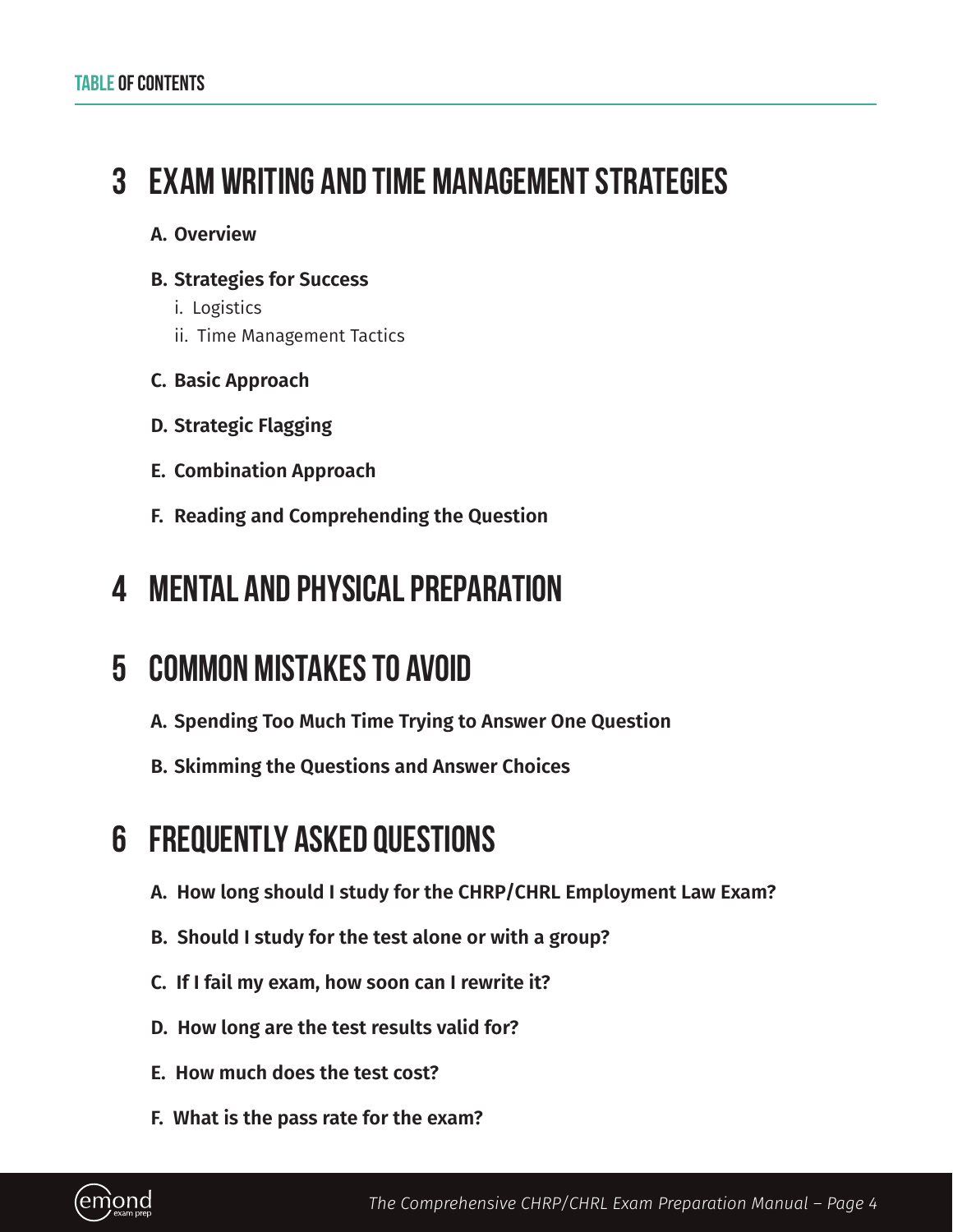## <span id="page-4-0"></span>**The CHRP/CHRL Employment Law Exam: Knowing What to Expect on Exam Day 1**

## **A. The Structure of the Ontario Exams**

#### **i. Overview**

The Certified Human Resources Professional (CHRP) and the Certified Human Resources Leader (CHRL) Employment Law Examinations are the latter two of four multiple-choice exams required to obtain the CHRP/CHRL designation (the first two exams are the Comprehensive Knowledge Exam [CKE] 1 and the CKE 2). In order to be eligible to write the CHRP/CHRL Employment Law Exam, applicants must first successfully pass the CKE 1 or CKE 2, depending on which exam they will be taking. The CKE 1 is the prerequisite for the CHRP Employment Law Exam, while the CKE 2 is the prerequisite for the CHRL Employment Law Exam. Applicants seeking to write the CHRP/CHRL Employment Law Exam must complete the requisite CKE before registering for their exam.

The CHRP/CHRL Employment Law Exam is 3.5 hours long and is composed of 110 multiplechoice questions. The subject matter tested on each exam is broken down by weight into the following topics and subtopics:

#### **46%** – **Employment Contracts & Terminations:**

- **•** 28% Termination
- **•** 11% Contracts
- **•** 7% Employee Perquisites

#### **33%** – **Employer Obligations:**

- **•** 16% Duty to Accommodate
- **•** 9% Misconduct in the Workplace
- **•** 6% Common Law
- **•** 2% Sale of Business

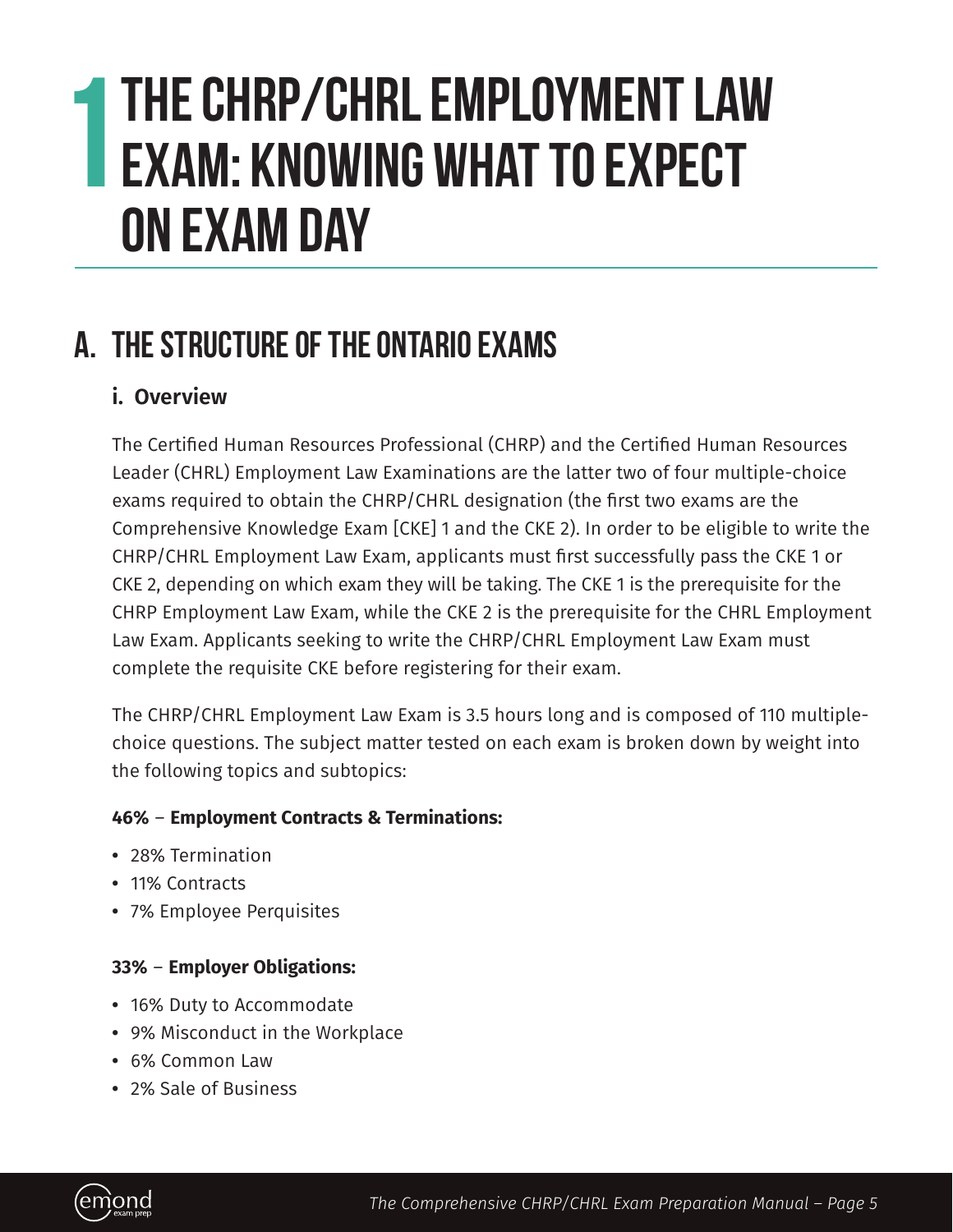#### <span id="page-5-0"></span>**21%** – **Regulations and Legislation:**

- **•** 10% Employment Standards Act
- **•** 4% Occupational Health and Safety Act
- **•** 4% Jurisdiction
- **•** 2% Pay Equity Act
- **•** 1% Canada Labour Code

The purpose of the examinations is to test your competency in and understanding of workplace and employment laws in Ontario.

#### **ii. Exam Materials**

Applicants who have registered for the online or in-person CHRP/CHRL Employment Law Exam are not permitted to bring or have any study or exam materials with them during the exam. Students will be provided with access to the relevant employment and workplace statutes during their exam.

#### **iii. Exam Cycles**

Applicants can register to write the CHRP/CHRL Employment Law Exam during any of the two exam cycles offered annually by the Human Resources Professionals Association (HRPA). In each exam cycle, there are approximately 14 days during which the applicants can schedule a date to write their exam. The exams will place during the following months: March and September. Both cycles use the same set of testing formats and will have the same level of difficulty. This allows the students approximately four months of study time between exam sittings.

#### **iv. Exam Layout and Question Structure**

The CHRP/CHRL Employment Law Exam consists of 110 multiple-choice questions. However, 8–12 of those questions WILL NOT count towards your final score and are scattered throughout the exam. All the questions are randomly assigned and are not divided into subject-specific sections. The number of questions that each particular topic is assigned

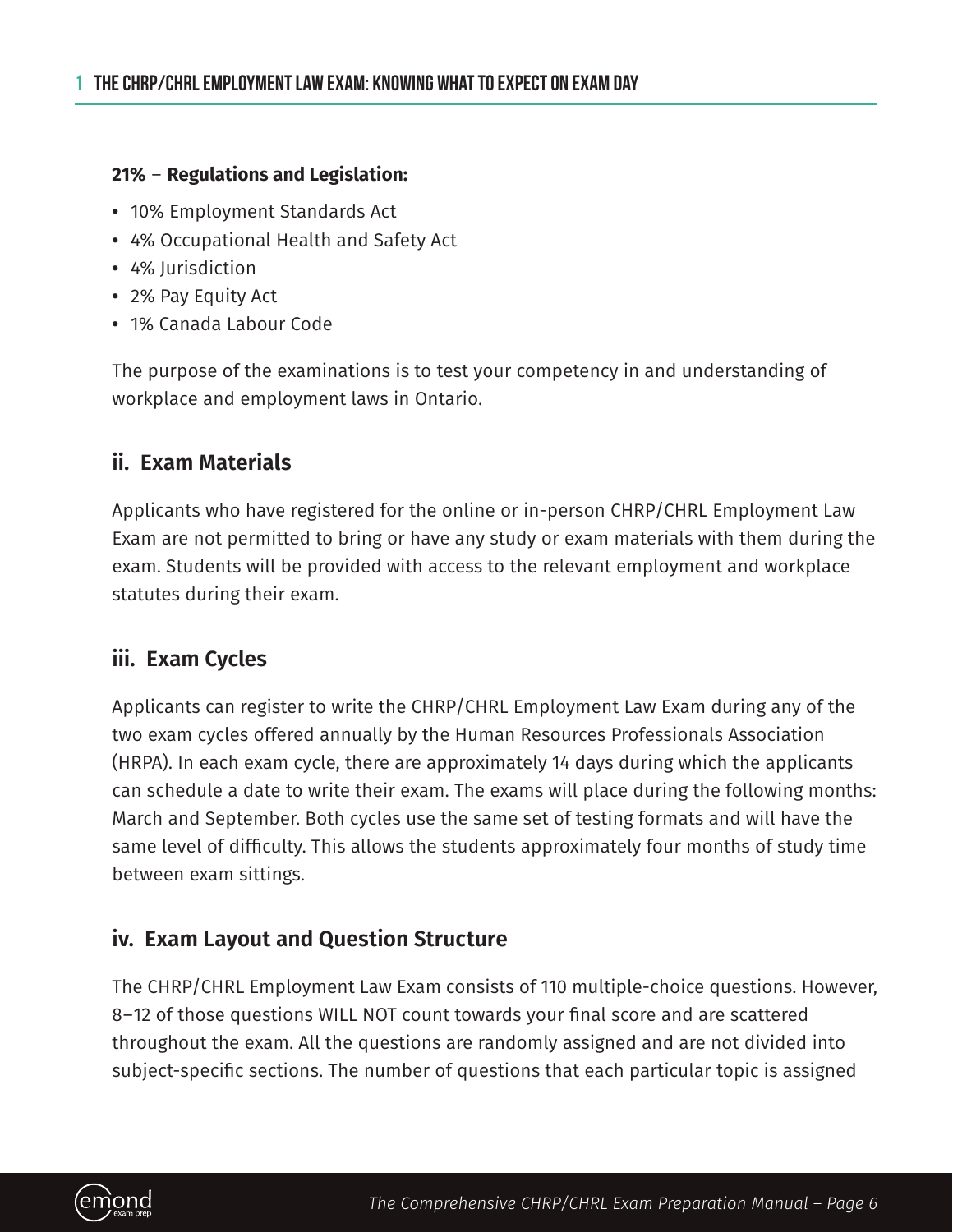<span id="page-6-0"></span>will be reflective of the total weight given to that topic. For example, the exam is likely to contain many more questions about termination than on the sale of businesses.

The exam will consist of scenario-based multiple-choice questions with only one correct answer.

The CHRP/CHRL Employment Law Exam is 3.5 hours (210 minutes) long and is split into two sections of 1 hour and 45 minutes with an optional but recommended 15 minute break in between each section.

#### **v. Exam Results**

You can expect to receive your exam results from the HRPA electronically three to four weeks after the last day of your testing cycle. You will be notified of the date that your exam results will be released via email once a date for this has been determined. You will receive your final numerical score and a pass/fail designation. If you fail your test, you must wait until the following exam cycle to register for another attempt.

The HRPA does not set a pre-established passing mark for the CHRP/CHRL Employment Law Exam; however, historically, the passing mark for exams has ranged between 50 percent and 60 percent. The cutoff score for the exam is determined using the Modified Angoff Method (MAM). This method uses experts to evaluate each question and apply a rating based on how a "borderline candidate" would perform. To be considered a passing candidate, an applicant must score the same or higher than the borderline candidate. An applicant that scores below the borderline candidate will be deemed a failing candidate. Essentially, the MAM establishes the cutoff score by assessing the individual candidate's performance against the borderline candidate.

The complex nature of this evaluation system is one of the most unnerving aspects of the exam. Students sometimes feel as if they are entering the exam blindly, without knowing their chances of success or even how well they need to perform in order to pass. But do not let the lack of information psyche you out. You must remain confident and focus on your own performance and understanding of the materials. If you are confident, focused, and well prepared on the exam day, your chances of passing are high.

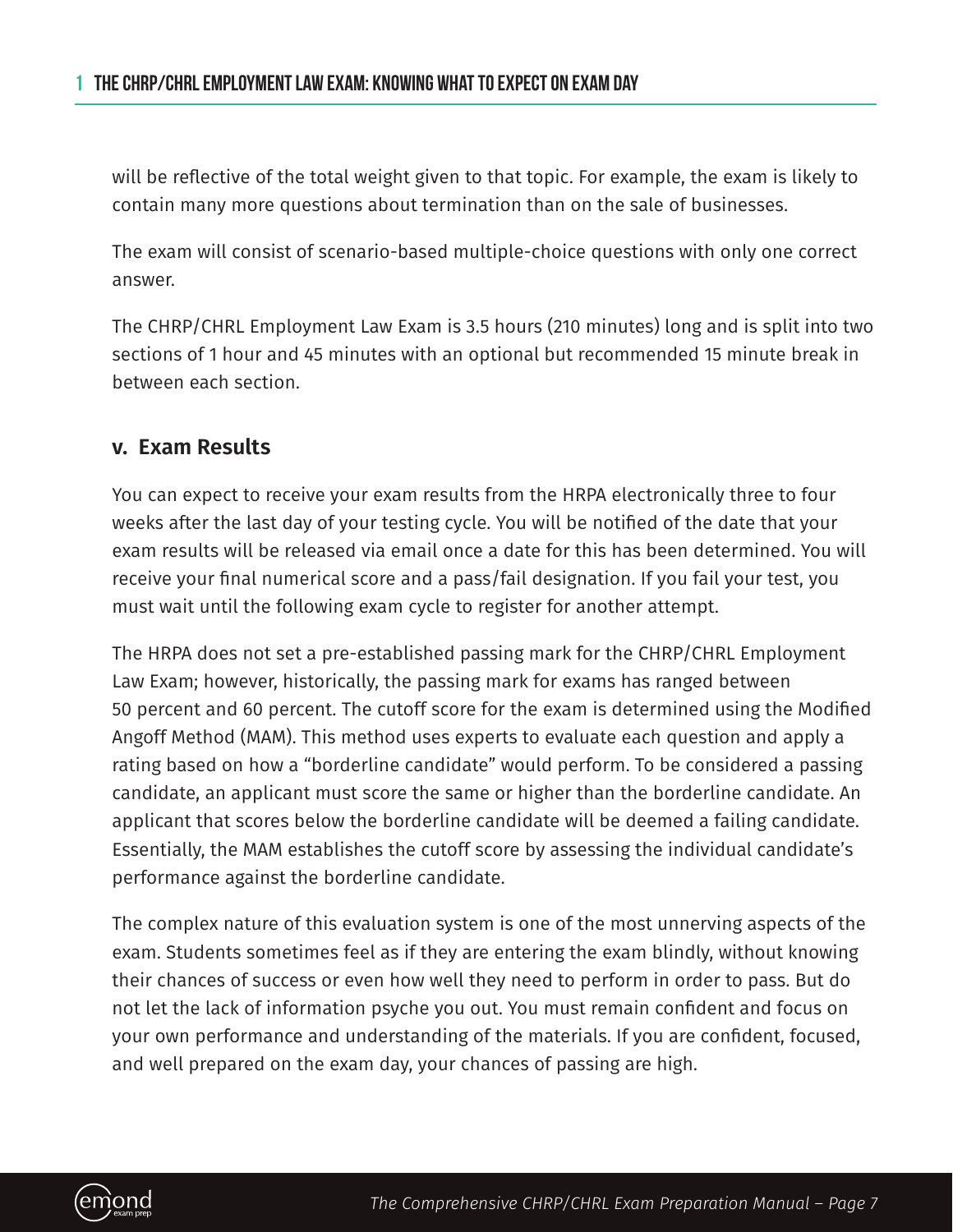### <span id="page-7-0"></span>**B. The Logistics of the CHRP/CHRL Employment Law Exam**

#### **i. Permitted and Prohibited Items on Exam Day**

The HRPA is particular about what items you are allowed to have during the exam, what you can bring into the examination room, and how these items are packaged. Below is a basic list of rules that you should be aware of before the exam day whether you are writing online or in person. These rules will ensure that you are not forced to coat check important items that you expected to have with you during the exam or delay your start time by having to put items away. If you are writing in person, try to avoid having to coat check any items at all because the coat check lines can be lengthy and add to the time it takes for you to enter the examination room (or leave the examination centre at the end of the day).

The HRPA has expressly prohibited applicants from having any of the following items during their exam:

- **•** written notes
- **•** published materials
- **•** highlighters
- **•** formula sheets
- **•** books
- **•** pens
- **•** dictionaries or language dictionaries
- **•** briefcases
- **•** purses
- **•** notebooks
- **•** watches
- **•** electronic devices
- **•** computers
- **•** cell phones
- **•** wearable technology (e.g., pagers)
- **•** cameras or electronic devices that have the ability to photograph
- **•** optical readers
- **•** photocopies of or otherwise copies of test materials
- **•** outerwear
- **•** hats
- **•** food or drinks (including water)

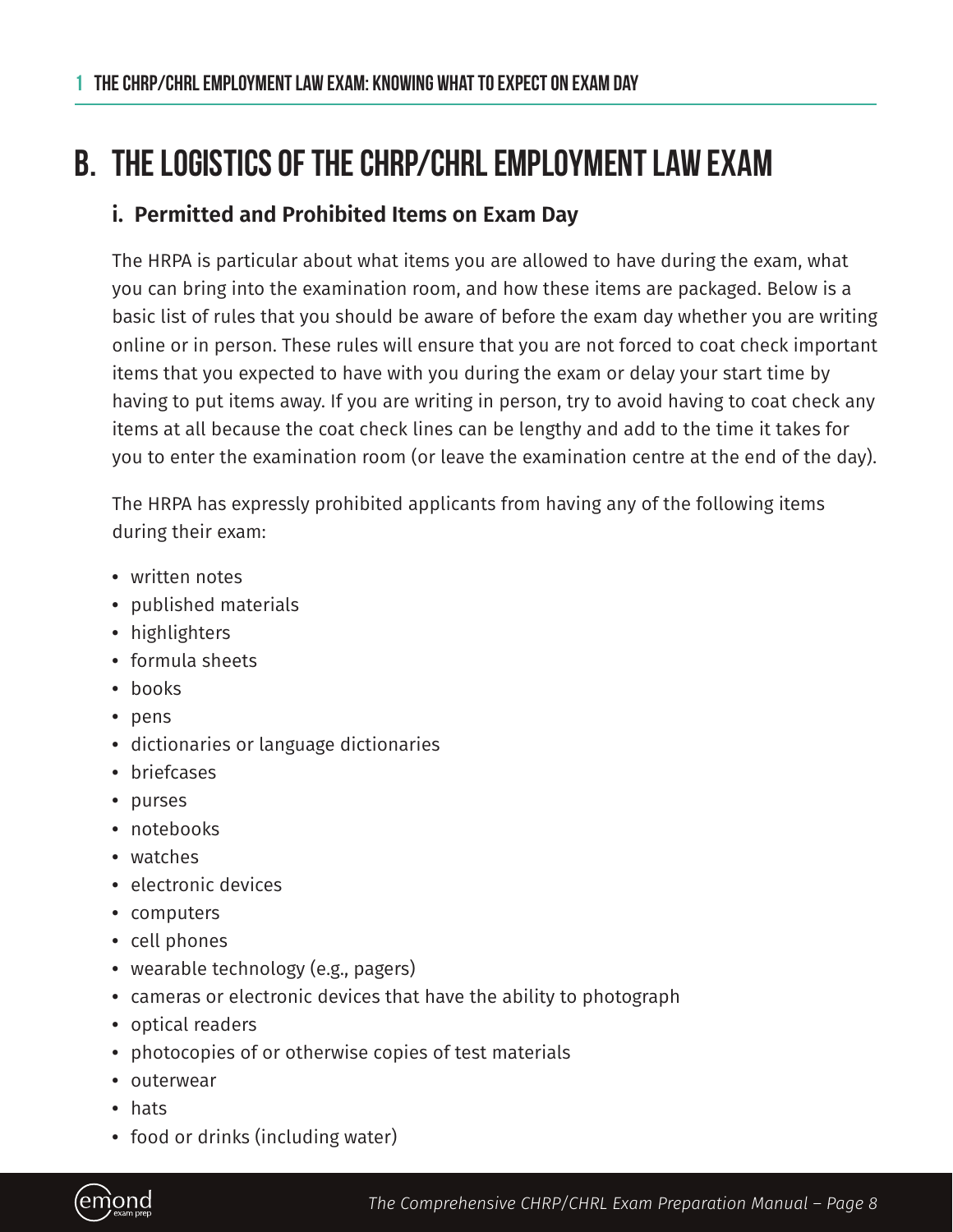<span id="page-8-0"></span>Should you bring any of these items with you to your in-person exam, you will be required to coat check your belongings or leave them in an assigned locker. Should you have these items present during your online exam, you will be asked to remove them from your exam area.

During the exam, if you feel the need to remove light clothing items (such as a sweater, suit jacket, or scarf), you must hang these items on your chair instead of placing them on your lap or workstation. Outerwear clothing (such as heavy jackets, rain coats, and parkas) will not be permitted in the examination room during your in-person exam.

You will be permitted to use a calculator during your exam. If you are writing in person, avoid bringing your own calculator to the test centre. Calculators will be provided to applicants during the exam. You are also permitted to bring soft ear plugs (that have no wires/cords attached) with you into the in-person exam room, as well as tissues that are supplied by the test centre.

#### **ii. Accommodation Requests**

If you have been diagnosed with a documented disability by a qualified professional, you may file a request to receive reasonable testing accommodations by the HRPA. As you will learn during your exam preparation, reasonable accommodations refer to any adjustment to the testing environment or examination material that would allow qualified applicants with disabilities to perform equally with non-disabled applicants. Reasonable accommodations will be provided to applicants until the point of undue hardship. The purpose of any accommodation is to ensure that equity is maintained throughout the examination process, not to provide an unfair advantage to one applicant over others. Any request that would result in the essential elements of the test being substantially altered will not be approved. If you do not agree with the HRPA's proposed accommodation, you may file an appeal to the Appeals Committee for further review.

If you are seeking reasonable testing accommodations for your CHRP or CHRL Employment Law Exam, you can expect to go through the following steps:

- 1. Identify yourself to the HRPA's Office of the Registrar and, if necessary, provide the appropriate documentation of your disability or disabilities.
- 2. Ensure that you have made your request for accommodation **before** you register for your test. If your accommodation request includes more extensive assistance, contact the HRPA's Office of the Registrar as early as possible.

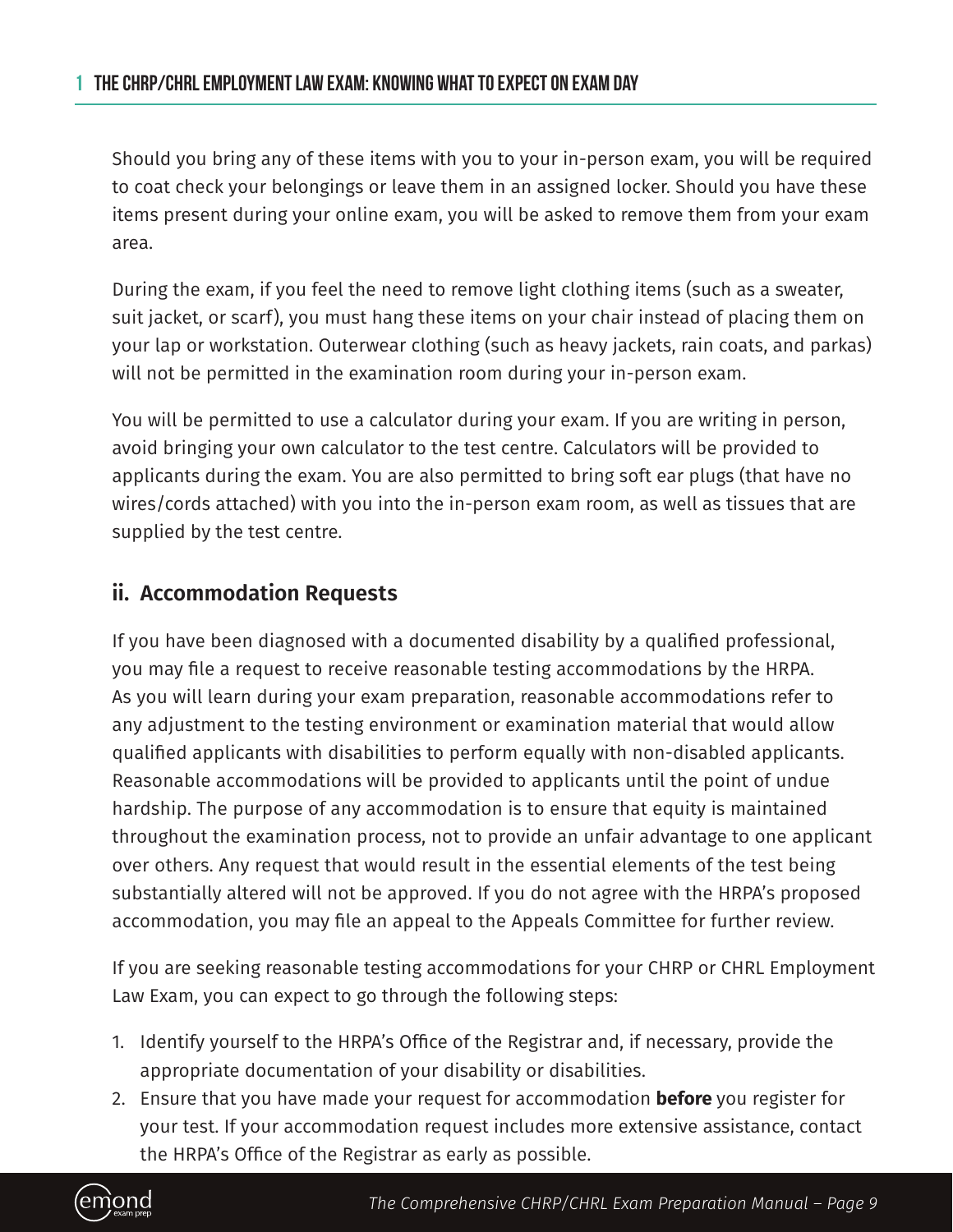<span id="page-9-0"></span>3. The HRPA's Office of the Registrar will attempt to respond to your request within two weeks; however, more complex cases may require more time.

For more information, visit the HRPA's Accommodation Policy at: [https://www.hrpa.ca/](https://www.hrpa.ca/Documents/Designations/Accommodation-Policy-National-Exam.pdf) [Documents/Designations/Accommodation-Policy-National-Exam.pdf](https://www.hrpa.ca/Documents/Designations/Accommodation-Policy-National-Exam.pdf)

#### **iii. List of Suggested Readings**

- 1. HRPA web pages
- 2. *[The Law of Work: Complete Edition](https://emond.ca/store/books/the-law-of-work-2nd-edition?utm_medium=content&utm_source=manual&utm_campaign=me_chrpchrl)* by David Doorey (Emond Publishing, 2017)
- 3. [Employment Law for Business and Human Resources Professionals, Revised 4th Edition](https://emond.ca/store/books/employment-law-for-business-and-human-resources-pr?r=%2fstore%3fsearchtex&utm_medium=content&utm_source=manual&utm_campaign=me_chrpchrl) by Kathryn Filsinger (Emond Publishing, 2019)
- 4. [Emond Exam Prep's CHRP/CHRL Employment Law Exam Course](https://emond.ca/store/courses/chrp-chrl-employment-law-preparation-course?utm_medium=content&utm_source=manual&utm_campaign=me_chrpchrl)

#### **iv. Employment Law Examination Dates**

[https://www.hrpa.ca/hrdesignations\\_/Pages/CHRP-CHRL-Employment](https://www.hrpa.ca/hrdesignations_/Pages/CHRP-CHRL-Employment-Law-Exam.aspx) [-Law-Exam.aspx](https://www.hrpa.ca/hrdesignations_/Pages/CHRP-CHRL-Employment-Law-Exam.aspx)

#### **v. Examination Rules and Details**

[https://www.hrpa.ca/Pages/Exam-Details](https://www.hrpa.ca/designations/cke1-cke2-comprehensive-knowledge-exam/)

#### **vi. Required Identification**

Remember to bring a **valid government issued photo ID** with you to your exam. You will not be permitted to sign in or start your exam without a valid piece of government issued ID. The following are examples of acceptable forms of identification:

- **•** passport
- **•** driver's licence
- **•** Indian status card
- **•** Ontario photo card

(Note that health cards and student cards are NOT acceptable forms of identification.)

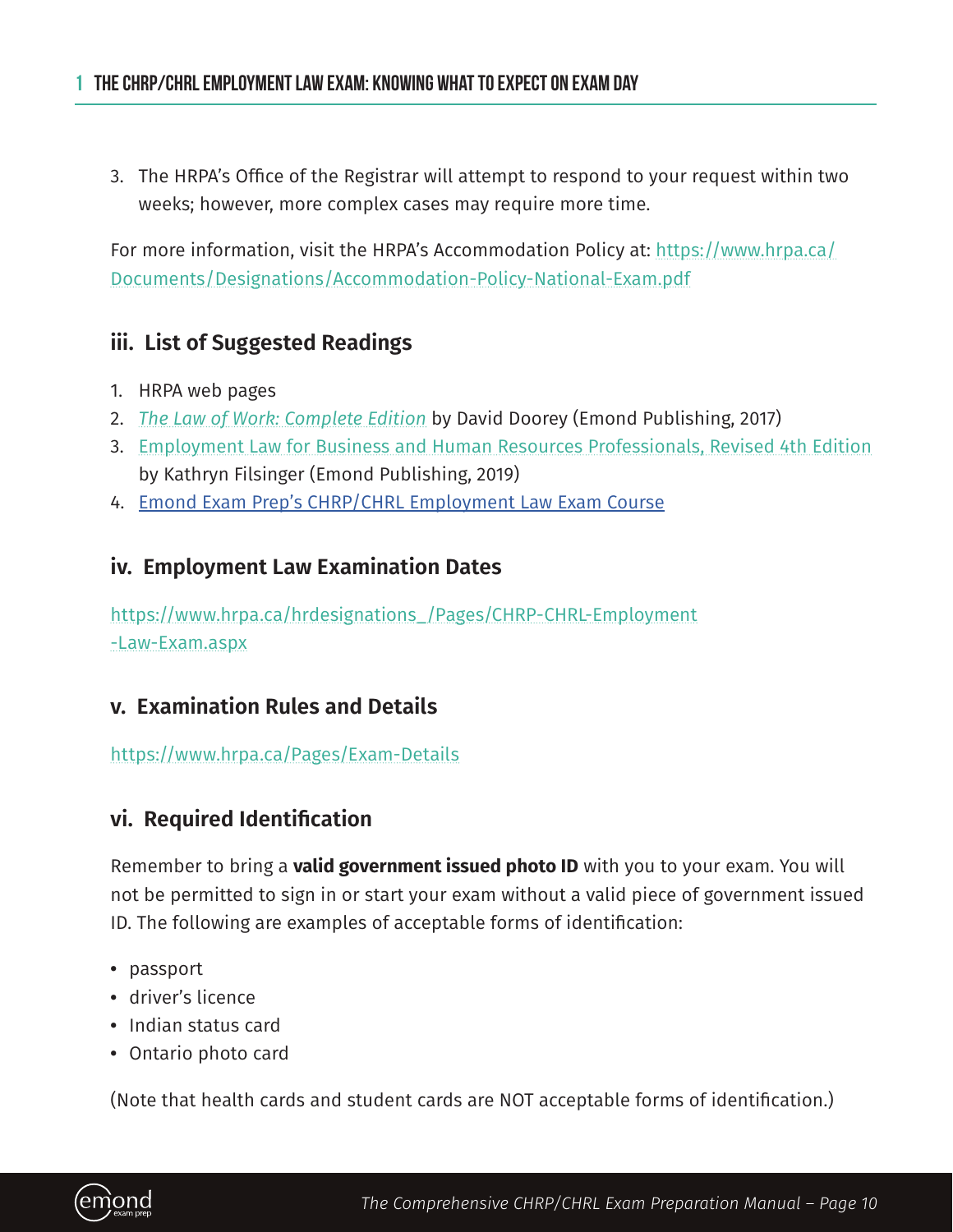## <span id="page-10-0"></span>**Devising a Study Schedule 2 and Establishing a plan**

## **A. Devising Your Study Plan**

We suggest beginning your study plan with a short review of any study materials, notes, and summaries you may have gathered or collected while completing the required courses in preparation for the CKE 1 or CKE 2. These materials should be useful as refreshers since most of the content tested on the CHRP/CHRL Employment Law Exam is found within these courses. Draft a tentative study schedule based on the length of your study period and the suggested materials outlined above. Having a pre-established study plan will give you a sense of direction and will motivate you to stay on schedule, rather than procrastinating and losing valuable time.

Once you've broadly gotten up to speed with some of the material you've covered so far, we suggest you go over *The Law of Work: Complete Edition* textbook (listed above) and read the table of contents to identify relevant sections that discuss any of the topics or subtopics covered in the exam. The textbook provides a clear and comprehensive explanation of legal principles as well as supporting case law to better understand the application of the law in real life circumstances. Most of the topics covered in the exam can be found in this textbook.

It is important for you to be mindful that writing a multiple-choice exam can be much more challenging than most people think, particularly when you face hundreds of questions, time constraints, and the added pressure of it being an exam. An effective study strategy to get you through the CHRP/CHRL Employment Law Exam requires preparation, planning, and practice.

## **B. Preparation**

The first part of your exam strategy should include thorough preparation. This may seem daunting but having an in-depth understanding of the necessary skills and competencies needed for an HR professional, as well as the governing federal and provincial legislation, is critical. While you do not need to memorize everything, the better you know the

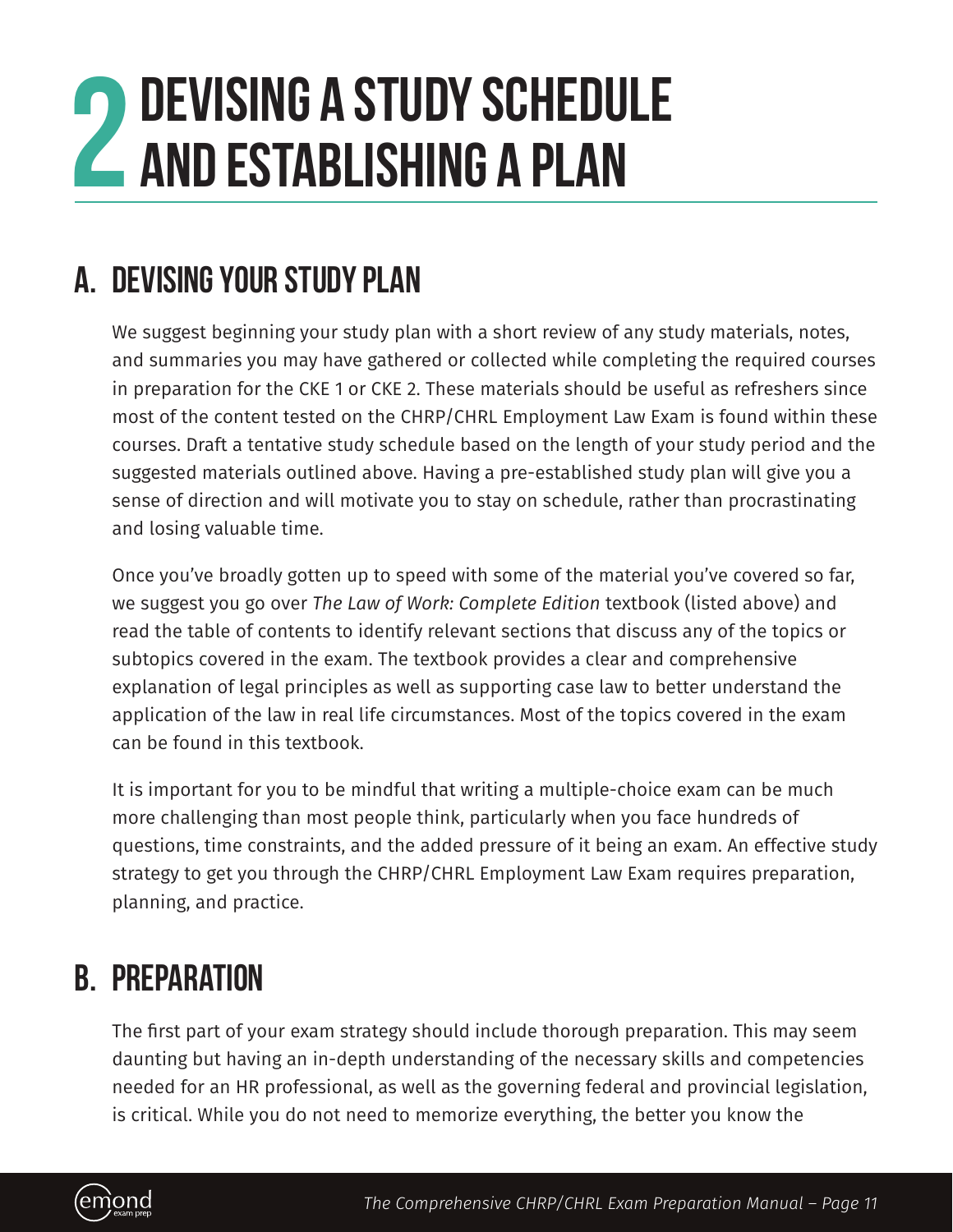<span id="page-11-0"></span>concepts and processes, and their application to the workplace, the better prepared you will be. We *strongly* recommend that you read through the relevant sections in [The Law](https://emond.ca/store/books/the-law-of-work-2nd-edition?utm_medium=content&utm_source=manual&utm_campaign=me_chrpchrl)  [of Work: Complete Edition](https://emond.ca/store/books/the-law-of-work-2nd-edition?utm_medium=content&utm_source=manual&utm_campaign=me_chrpchrl) textbook at least once before your exam. Ideally, however, you should give yourself enough time to go through most sections twice. The goal of reading should be to understand the "big picture," so focus on grasping the key concepts and understanding how the pieces fit together.

### **C. Planning**

The next step in the study strategy is planning. Proper planning involves organizing your study process and giving yourself an adequate amount of time to prepare. Too often, people leave studying for the CHRP/CHRL Employment Law Exam to the last minute, thinking that they can cram for it. However, in order to ensure that you fully engrain the knowledge needed to pass your exam, you need time. Plan to start studying well in advance of your exam date and be sure to incorporate as many study resources into your plan as you can. Set out a schedule that keeps you on target with your study goals but also leaves you with enough time to write practice exams along the way so you can assess your progress leading up to the actual exam.

Though each person will plan their study schedule in a way that works best for them, a timetable that provides for sufficient time to read and review study materials and write practice exams on a regular basis is recommended. An effective approach is to start studying approximately six weeks before your exam. Spend the first three weeks reviewing your study materials and learning the statutes. After three weeks, write your first practice [exam](https://emond.ca/store/exams/chrp-chrl-employment-law-practice-exam?utm_medium=content&utm_source=manual&utm_campaign=me_chrpchrl) so you can evaluate where you are in your studies. Spend the next two weeks studying and going over your weaker knowledge areas and then write another practice exam. By the final study week, you should be confident in the material and well prepared for your exam. The final week should be spent doing a final review of the material and writing one or two more practice exams, focusing on your exam strategy.

There are several other factors to consider when devising your study plan:

1. **Other time commitments**. For example, whether you work full time or must care for a family member.

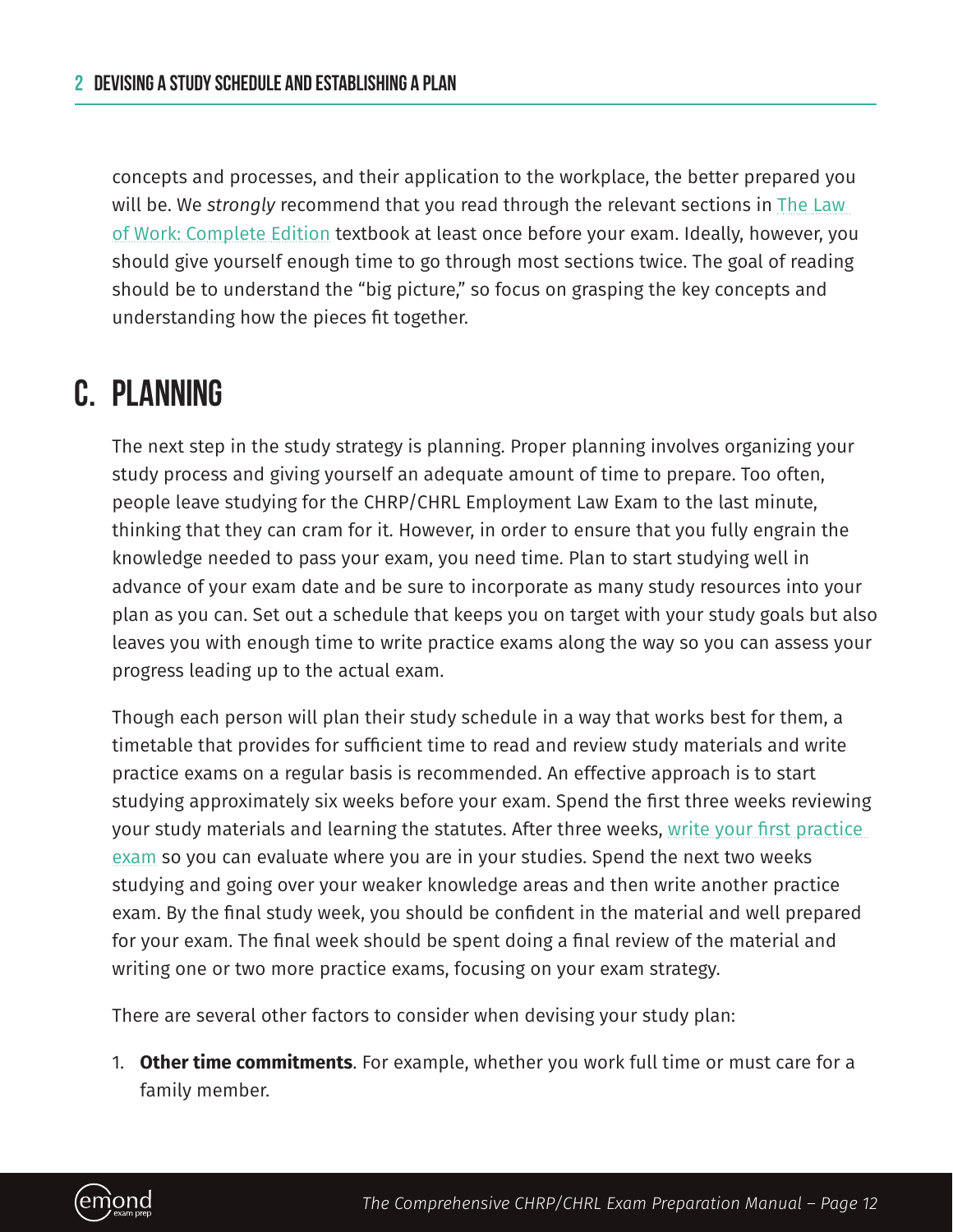- <span id="page-12-0"></span>2. **Preferred learning style (e.g., audio, visual, or applied)**. If you are an applied learner, you may want to make notes as you go along or type up summaries at the end of each topic.
- 3. **Reading speed and attention span**. Make sure you take breaks when your attention starts to wander but stay away from social media and the Internet during these breaks. Instead, go for a walk, make a cup of tea, or do a few stretches. This will ensure that your 5-minute break doesn't become a 50-minute break.
- 4. **Familiarity with the subject matter**. Working through topics that you didn't focus on while preparing for your pre-requisite CKE courses will likely require more time and effort. Be aware that days spent studying for the CHRP/CHRL Employment Law Exam will require more stamina and focus.
- 5. **Schedule or set aside regular hours in your day dedicated to study time**. Do not stay up late every night trying to cram in as much studying as humanly possible. This will create a negative sleep cycle, stress you out, and reduce your memory retention.

## **D. Mind Maps and Charts**

Much like topic summaries, mind maps are another study tool that can help you make sense of complex concepts and procedures. Mind maps are similar to flow charts (illustrations that depict different processes using a series of bubbles that branch out in different directions). For the CHRP/CHRL Employment Law Exam, mind maps are most applicable to topics such as termination because they can simplify complex timelines and help you follow different if/ then scenarios from beginning to end. For example, terminations can occur with or without cause, with or without notice, and with reasonable or statutory notice. A flow chart may be useful to conceptualize each of these scenarios during the earlier stages of studying.

## **E. Practice Exams**

Writing a practice exam is one of the most important steps in preparing for your CHRP/CHRL Employment Law Exam, and we strongly advise against skipping this step. A practice exam is an invaluable tool that will help you become familiar with the layout of your upcoming test.

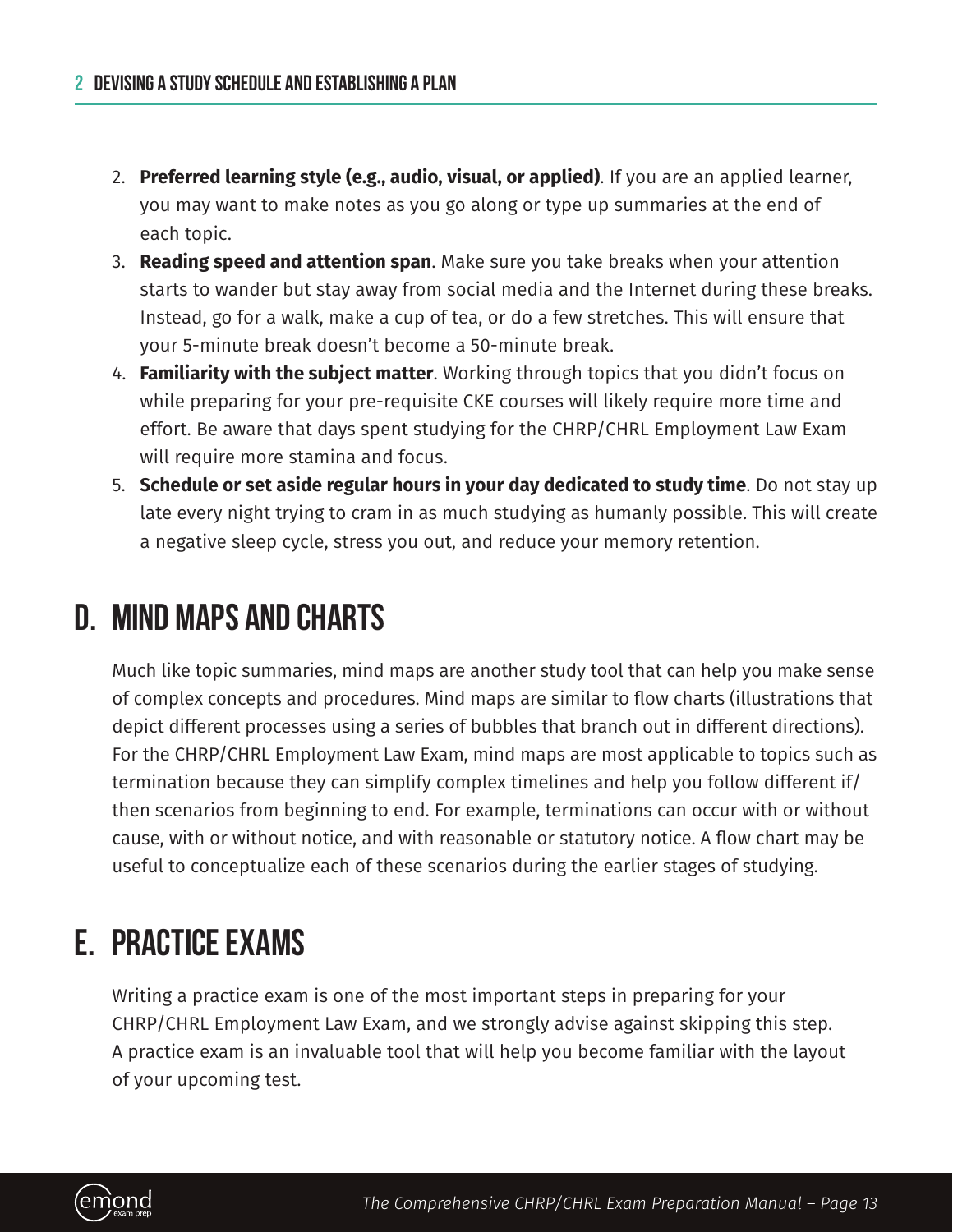We strongly recommend you go over past study materials and textbooks before attempting the practice tests because there are a limited number of practice exams available to you. In order to fully utilize them to identify any gaps in your study material you want to be as prepared as possible before writing them. Writing a practice exam will give you an indication of your strengths and, more importantly, your weaknesses. It will reveal any errors, oversights, gaps, or problems with your study approach and give you enough time to address these issues before you take the actual exam. Additionally, taking a timed practice exam will prepare you for the actual exam conditions by forcing you to answer questions under time constraints, which will, in turn, help you increase your speed and efficiency.

Practice exams may also help improve your substantive knowledge of the materials, dramatically reducing the amount of time it will take for you to come to the correct answer during the actual exam. Practice exams can help you fill in gaps in your knowledge and, more importantly, will allow you to see how, in a given fact case scenario, the substantive law is applied in practice to a problem: It is one thing to understand a law on paper, but an entirely different thing to see how it is actually applied to situations.

After writing your practice exam, ensure you spend enough time reviewing it before attempting to write a subsequent practice exam. The goal is to ensure that you understand why each incorrect answer was incorrect and why each correct answer was correct.

It is important to understand that any practice exams you take will be different from the actual exam you will be taking. However, practice exams will still challenge you, test your understanding of the topics, and prepare you for the time limitations you will face on the actual exam.

All in all, the benefits of taking practice exams cannot be discounted—you will improve your familiarity with the topics, bolster your substantive knowledge of the law, and become comfortable with the exam structure and answering multiple-choice questions.

There are several companies that offer practice exams of varying lengths and price points. Choose practice exams carefully by considering who authored the questions, what their qualifications are, and the feedback that has been provided in public forums. Some

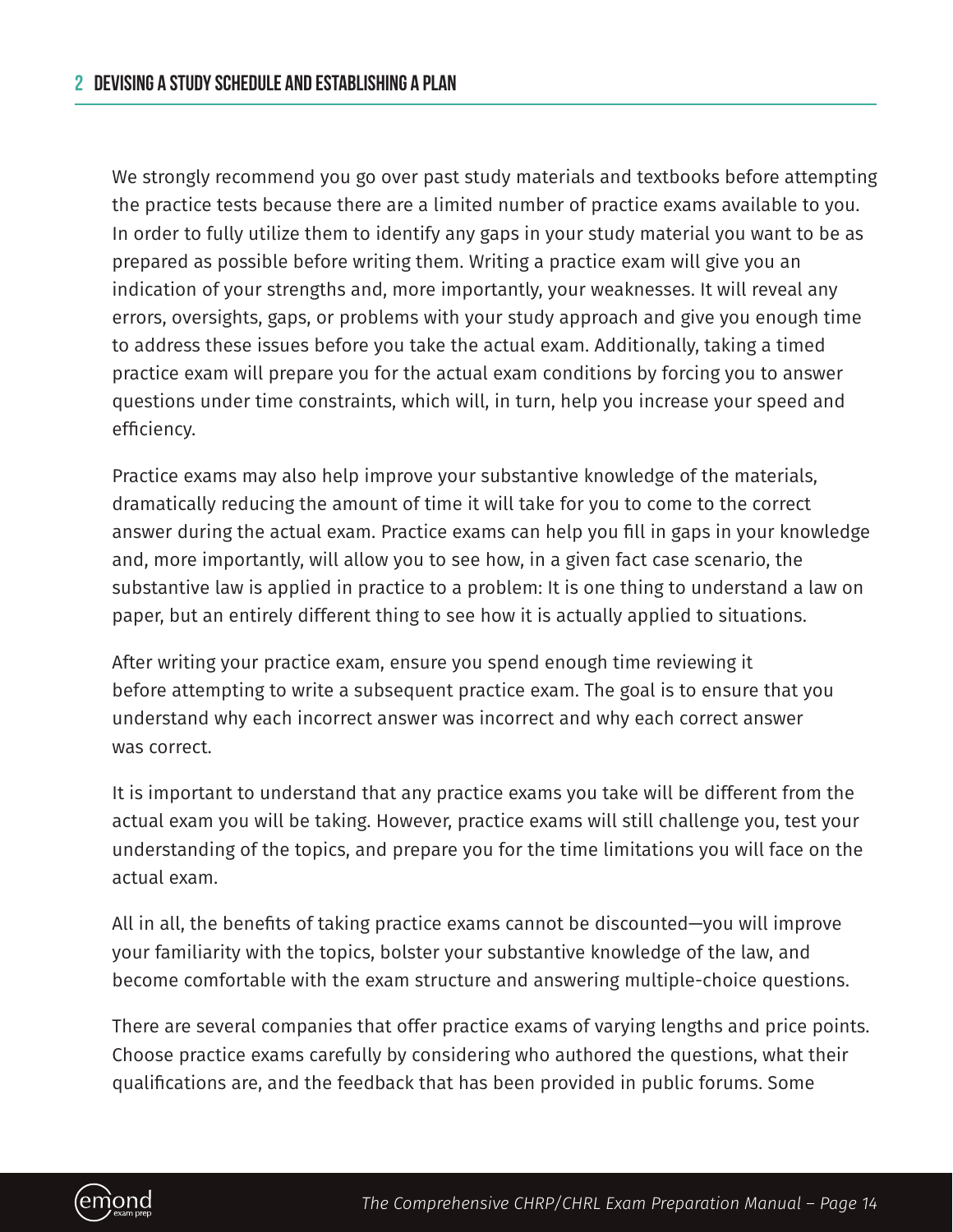<span id="page-14-0"></span>practice exams include special features to enhance the study experience. For example, Emond's practice exams include:

- **•** a flagging feature so that you can flag questions you want to double-check before submitting the practice exam, just as in the actual exam experience;
- **•** subject performance analytics to help you identify your strongest and weakest subject areas, thus helping you target your studying approach more effectively;
- **•** a detailed exam review section that displays the answer you selected, the correct answer, and a detailed explanation of the answer;
- **•** up to four separate practice exams so that you can experiment with different strategies and reference materials; and
- **•** exam questions that have been vetted by subject matter experts who have taught and/ or practiced in the field of employment law.

To purchase Emond's CHRP/CHRL Practice Exam, visit [www.emond](https://emond.ca/store/exams/chrp-chrl-employment-law-practice-exam?utm_medium=content&utm_source=manual&utm_campaign=me_chrpchrl).ca.

#### **F. When and How to Write a Practice Exam**

Depending on which company you choose to purchase your practice exams from, different access periods and exam attempts will be made available to you. Ensure that you consider these in advance and do not hesitate to get in touch with a company if you have questions regarding their policies. If you opt to take Emond's practice exams, the practice exams can be written up to four times and expire at the closest CHRP/CHRL Employment Law Exam test period, meaning that you can have access to them for up to four months.

We suggest taking your initial attempt at a practice exam after you've completed your first reading of the study materials. Taking a practice exam too early may be demoralizing, and if you wait too long, you won't have much time left in your study schedule to review weak areas or make adjustments to your study plan. Ideally, you will complete your first reading of the study materials and a practice exam at least four weeks in advance of your exam date. This will give you plenty of time afterwards to review the topics that you performed poorly on in the practice exam. Subsequent practice exam attempts can be made closer to the exam date once you have reviewed any challenging topic areas.

It is a good idea to treat at least one of the practice exams as though it were the actual exam. Alternatively, you may choose to take the opposite approach with one of your attempts by going through the practice exam slowly and using all of the resources at your

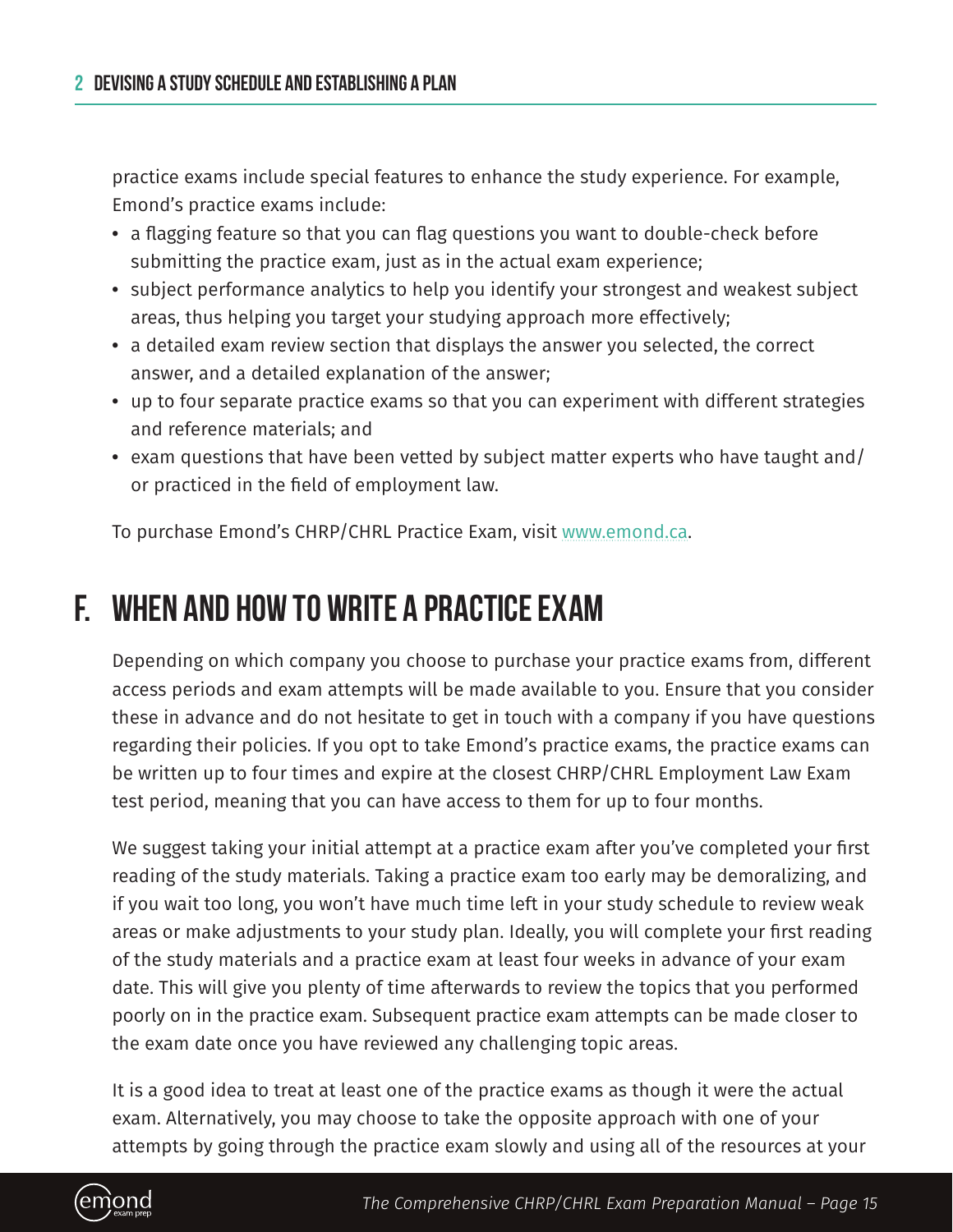<span id="page-15-0"></span>disposal (including the Internet) to answer the questions. The benefit of this approach is that you may stumble on helpful study resources online that you can print and review before you take the exam.

## **G. Evaluating Your Performance on a Practice Exam**

Once you complete and submit a practice exam on [emond.](https://emond.ca/store/exams/chrp-chrl-employment-law-practice-exam?utm_medium=content&utm_source=manual&utm_campaign=me_chrpchrl)ca, you will receive your overall score, along with a breakdown of how you performed in each subject area. Note these statistics and spend more time reviewing the topic areas you performed poorly in during your next read-through of the materials. You should also review all the question explanations and try to identify any patterns in the types of questions you answered incorrectly—for example, ask yourself these questions during your review:

- **•** Did I struggle with questions involving calculations?
- **•** Did I score better on seemingly straightforward informational questions or on scenariobased questions?
- **•** Were there keywords (e.g., "must," "may," "should," "can," "except," and "unless") that I missed, which could have indicated the right answer?
- **•** Was I tricked by details or exceptions that I didn't notice when quickly scanning through the materials for the answer?
- **•** Were there questions that I got wrong simply because I didn't read the question carefully enough?

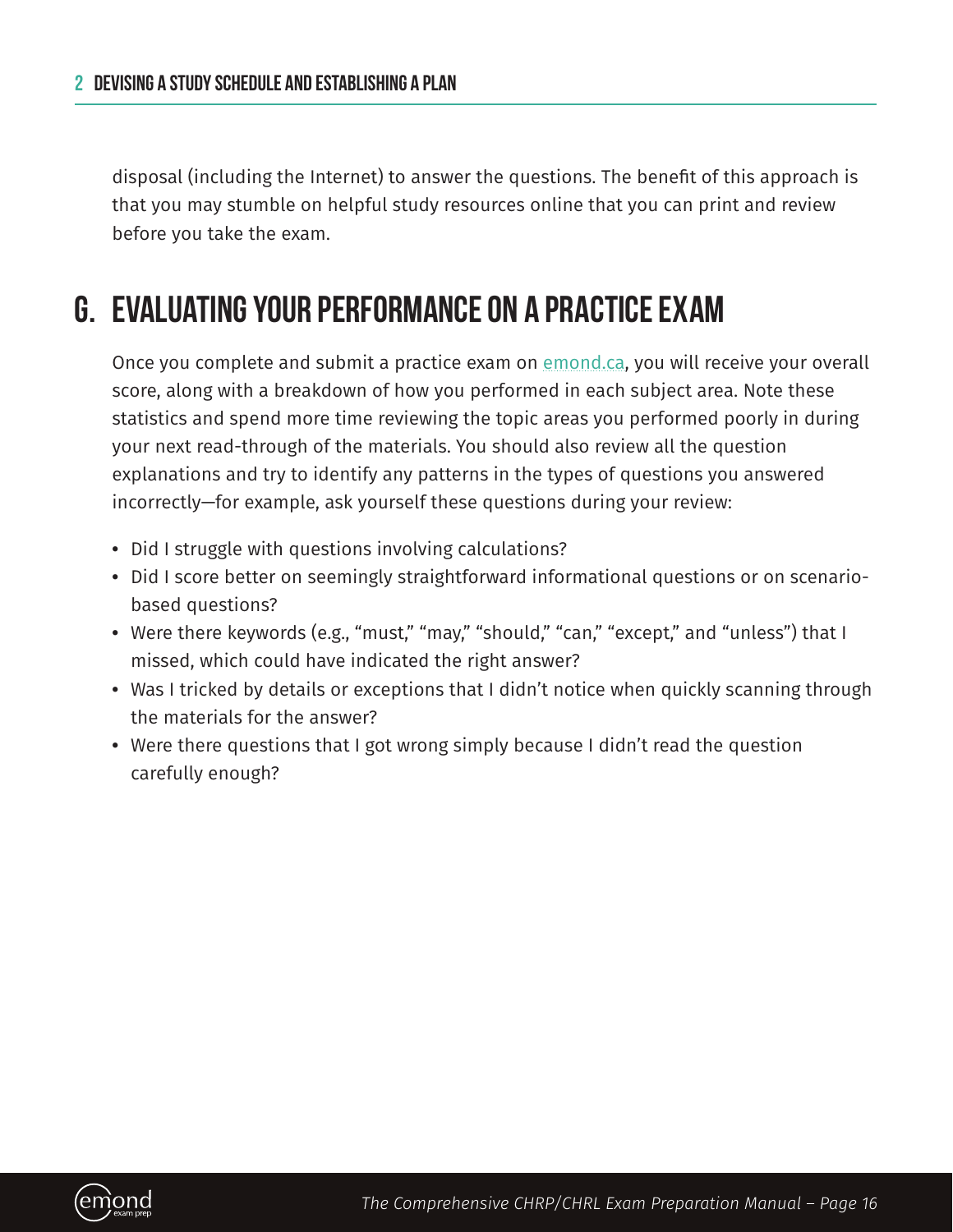## <span id="page-16-0"></span>**Exam Writing and Time 3 Management Strategies**

## **A. Overview**

Before entering the exam, spend some time considering the approach you will take during the exam to maximize your time and correctly answer as many questions as possible. There are several aspects of preparation to consider here: logistics, time management (planning how quickly you need to move through questions and how you'll achieve this), and exam strategy (how you'll approach and analyze the questions).

## **B. Strategies for Success**

#### **i. Logistics**

If you are writing in person, you should aim to arrive at the exam centre an hour in advance, allowing time to navigate traffic, find a parking spot, check your belongings, and get settled for the day ahead.

Whether you are writing your exam at home or in person, ensure that you are properly hydrated and try to avoid eating high-sugar or high-carb foods that will weigh you down and make you feel sluggish right before your exam.

Beyond proper nutrition, some other creature comforts to consider include clothing (dress comfortably and have a sweater or cardigan available to you), earplugs (to block out distracting sounds), and Advil® or Tylenol® (in case of an emergency headache).

#### **ii. Time Management Tactics**

There are several time management strategies that may be helpful to you on the exam day. These are summarized in the section below.

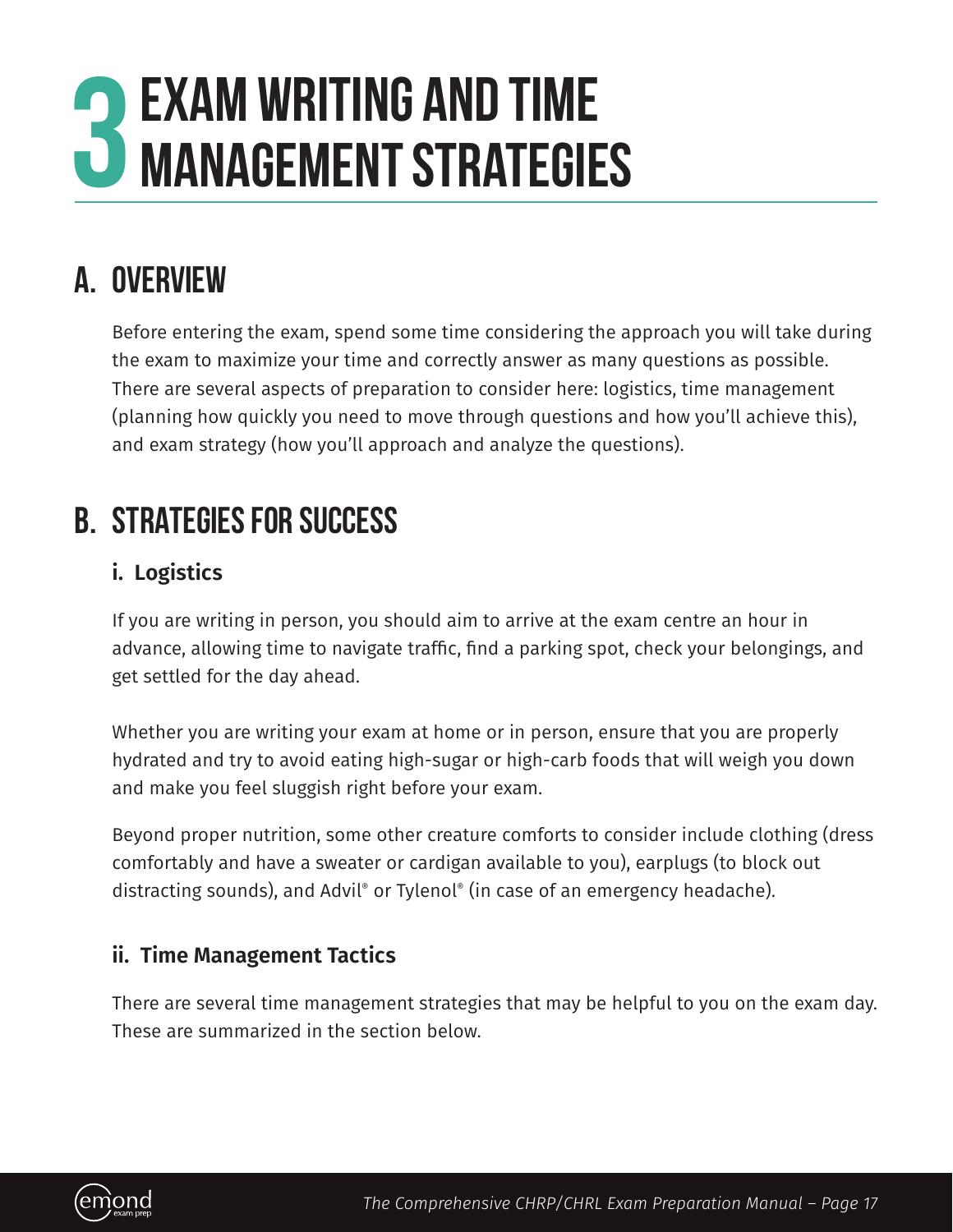### <span id="page-17-0"></span>**C. Basic Approach**

The most basic approach is to take the exam at face value, reading each question and its accompanying answer choices and answering it to the best of your abilities before moving to the next question. The advantage of this strategy is that you will have an accurate idea of how many questions you have answered at any point in time, and you don't have to worry about skipping questions. The drawback of this strategy is that you might fall behind on time while struggling with challenging questions, possibly missing out on easy questions near the end that you could have answered correctly.

## **D. Strategic Flagging**

This approach is the opposite extreme of the basic approach. It involves reading each question and set of answer choices through and quickly choosing a tentative answer for each question before moving on to the next, while keeping track of all the questions that you've answered with uncertainty. The advantage of this method is that it ensures you gain all the "easy points" possible from the questions you can easily answer, while progressively working toward the hardest questions, thereby maximizing the value of your knowledge and time. However, there are two drawbacks to this approach: (1) you are more susceptible to errors or forgetting to go back to the earlier questions that you initially passed on; and (2) you lose time reading the questions and answers two to three times, which can be problematic unless you are a quick reader with a high reading comprehension.

## **E. Combination Approach**

The most balanced approach, which many students opt for, combines elements of the two strategies above. With this approach, you move through the exam question by question, answering those that you can deduce confidently and quickly. When you encounter a more challenging question that you suspect will require more than two minutes to answer, flag the question and return to at the end. If you don't think you'll have time to come back to the question at the end, you may venture a guess at an answer. This way, you will still gain all the easy and medium points possible without having to skip around too much or lose time rereading questions.

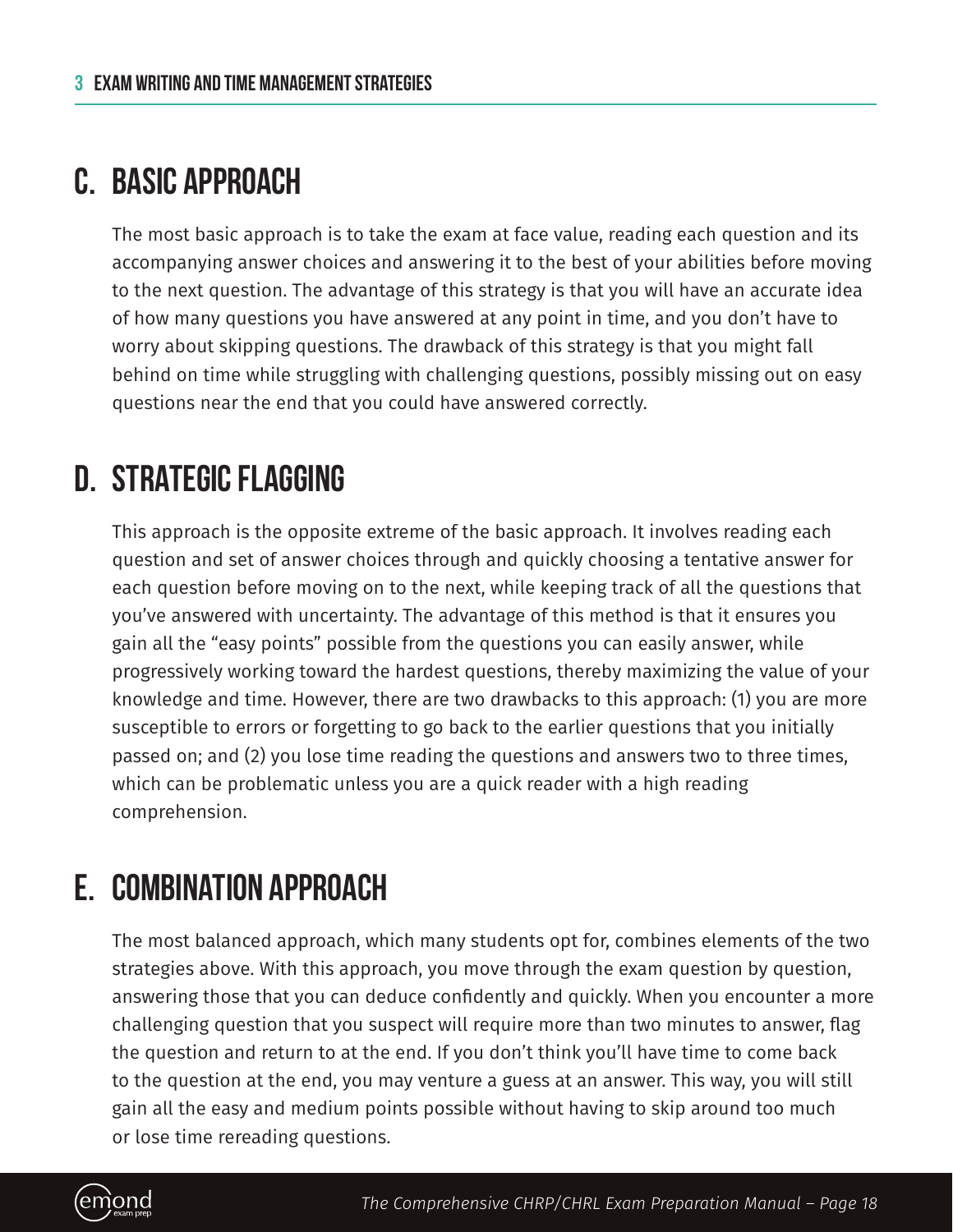<span id="page-18-0"></span>Whichever strategy you choose, ensure that you *do not* submit your exam with *any questions unanswered*. If you are down to the last two minutes, then guess blindly. A 25 percent chance of guessing the correct answer is better than a 0 percent chance of not answering the question at all. However, it shouldn't come to that. Remember: with any of the above strategies, you are reading every question and answer choices during your first time through the exam. Therefore, you should also be taking the opportunity to strike out any blatantly wrong answer choices—even for questions that you have flagged to return to later. This way, if you do run out of time, at least you will have narrowed your answer choices to two or three possibilities, which makes for a 33 percent to 50 percent chance of guessing the correct answer.

Because it is difficult to know which strategy will work for you, and how these theoretical strategies will actually play out in practice, you must try applying them with a practice exam well before the exam day. Doing so will help you accurately gauge whether the flagging approach will work for you or whether you'll run out of time before reaching the end. This will help you to see, in real time, whether it takes you 20 seconds to read a question and all the answer options or whether it takes you 40 seconds. Depending on what you discover, this will help you adapt your exam approach strategy and improve your speed with practice.

### **F. Reading and Comprehending the Question**

You might not think this deserves its own section for discussion, but believe us when we assure you that it does. Failure to properly read and understand what the question is asking is what most often sabotages a student's success on the exam. If there is one fundamental but crucial piece of advice that you take away from this manual, it should be this:

Carefully read and absorb every word of the question and every word of each answer choice before turning to your reference materials or selecting an answer.

People have different levels of reading **speed**, **focus**, and **comprehension**—the three factors that can make or break your success on the exam. In the previous section we discussed speed and time management. Here we want to emphasize the importance of focus and comprehension. Make no mistake: language is hugely important on the exam. Small phrases such as "cannot" versus "should not," "may" versus "must," and "including"

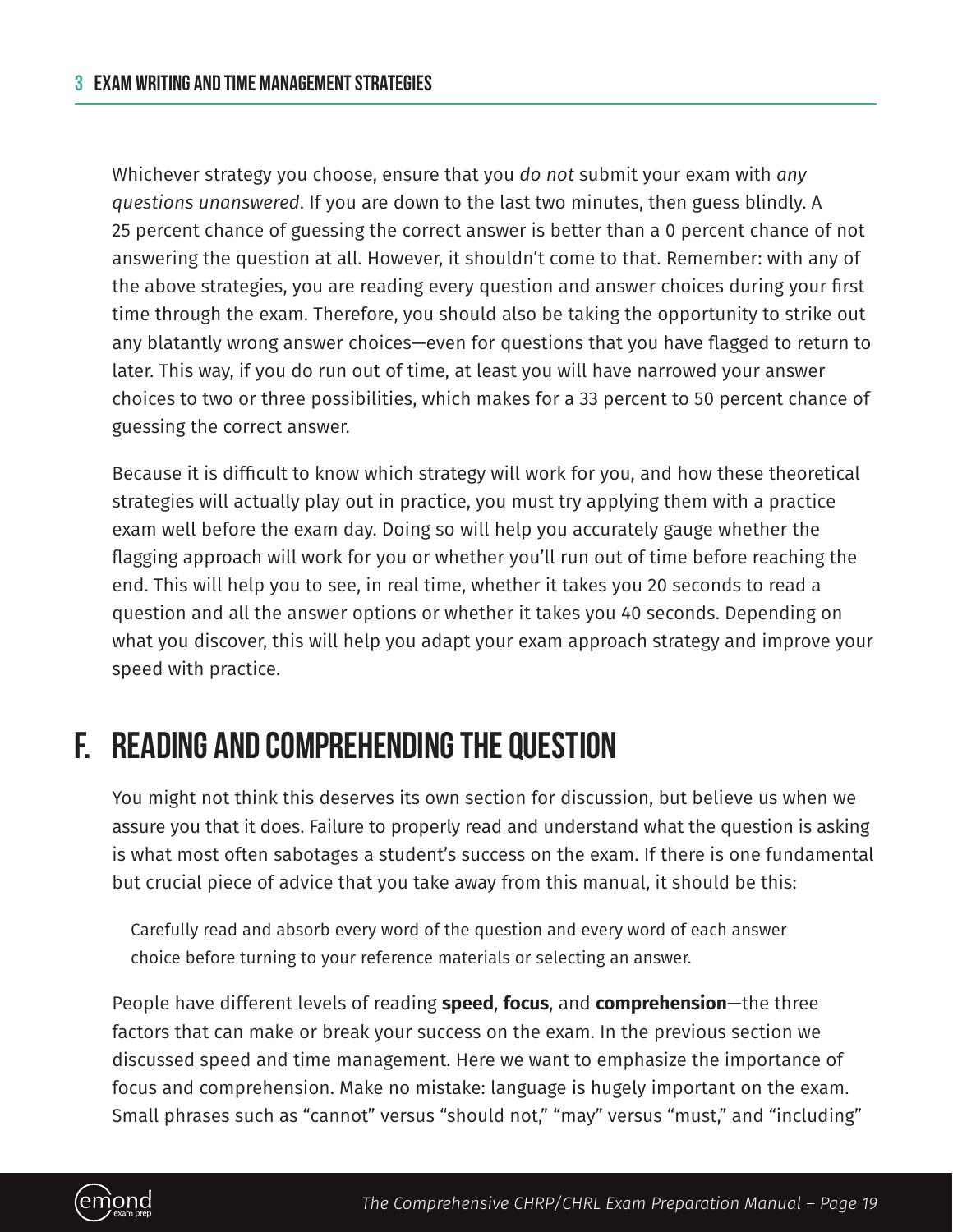#### **3 Exam Writing and Time Management Strategies**

versus "except" can entirely change the crux of a question. Pay attention to these words when you see them, especially when they are found in ethics-related questions. If you miss a word like "except," you're guaranteed to end up with the wrong answer. If you jump too hastily to one answer choice before reading through all other answer options, you can miss a small variation that renders your answer incorrect and another one correct instead.

We cannot overemphasize how important **focus** and prioritizing the development of strong reading comprehension skills are in succeeding on the exam (we witness it firsthand with our practice exams). Fortunately, there are tactics you can use to aid you both in your preparations ahead of the exam and during the exam. A brief list includes:

- **•** While writing the practice exams, exercise your ability to identify the key facts, subjects, and concepts embedded in the question. See if you can identify any red herrings (i.e., information or answer choices that are not relevant in determining the answer).
- **•** While writing a practice exam, try reading the questions and answers out loud. This may help you focus.
- **•** During the actual exam, use your pencil to indicate important elements of the question, including names, keywords (e.g., "except," "must," "may"), statutes/legislation, and timelines. This will help you to both focus on and identify important elements that you don't want to overlook.
- **•** Throughout the exam—and especially with respect to the case-based scenarios—you will be inundated with the different names of the people involved in a situation. It is important to clearly distinguish between each person, because answers with regard to questions involving conflicts of interest can often hinge on the names of different people.
- **•** Keep track of the ages of the subjects in the question along with the jurisdiction in which they are located, because this can have a substantial impact on the application of certain laws (e.g., limitation periods).

Above all, try to stay calm and confident—even if you feel nervous about your reading speed, focus, or comprehension. Do what you can to improve your abilities in these areas but remember that this manual is simply about fostering your self-awareness so that you can make informed choices about how best to prepare yourself for the exam. It may illuminate weaknesses, but this is normal—everybody has weaknesses, and you can't address all of them. As long as you address the weaknesses you can, you will vastly improve your chances of success on the exam.

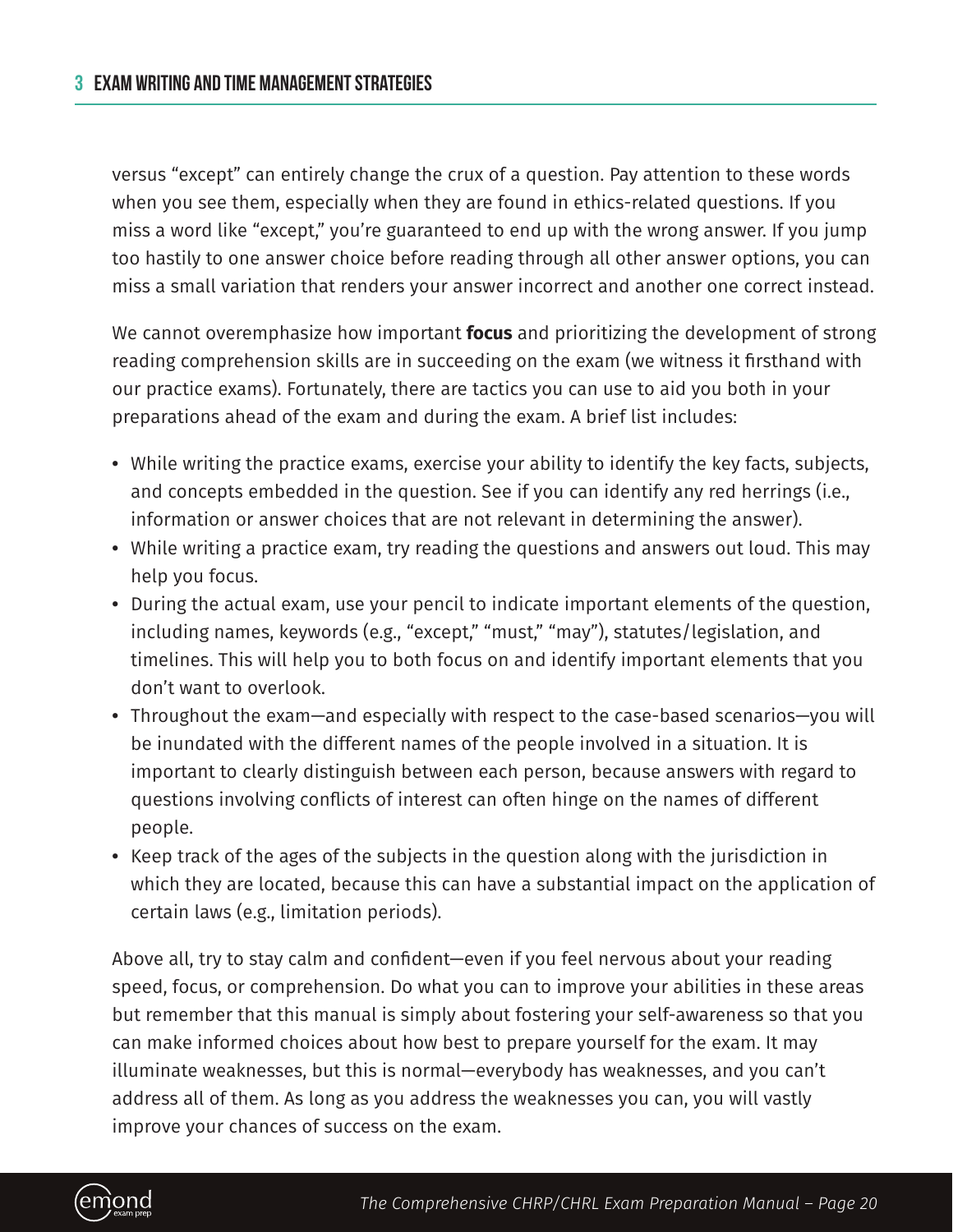## <span id="page-20-0"></span>**4 MENTAL AND<br>4 PHYSICAL PREPARATION**

The week preceding the exam is a very important time. During this time you must focus on three things: getting enough sleep, eating healthily, and cultivating a positive mindset. The habits you set seven days before your exam can either help or hurt you on the exam day, so be conscious of your choices during this time.

Invest time each day preparing healthy meals and snacks consisting of whole foods that will sustain your body and mind. Eat eggs, fish, berries, nuts, and vegetables—all of which help to enhance your brain function and physical health and improve your mood. Avoid sugary foods and drinks (e.g., pop and candy bars) and heavy or processed foods (e.g., microwave meals, pizza, and white pasta). Not only do these foods contribute to huge sugar spikes and crashes that play havoc with your energy levels, they're also addictive and unhealthy, which is the reason we suggest cutting them out at least a week before the exam (the last thing you want is to be suffering from an upset stomach or sugar cravings the day of the exam).

Setting aside enough time to get a good sleep each night is equally important. Sleep is a critical factor in the development and retention of memories and it affects the speed and accuracy with which information can be recalled. Much of the learning that you do actually occurs *after* you're finished reading while you sleep that evening. Even if you are a night owl, take steps to foster a more productive sleeping schedule the week prior to your exam. Turn off screens and bright lights by 9:30 p.m. and get ready for bed. If you still feel awake and alert, relax with a novel or magazine or listen to a podcast—something that will engage you while easing the transition to sleep.

Both healthy eating and adequate sleep will help you to achieve a positive mindset in advance of the exam day. During this stressful period, caring for your mental health is as important as caring for your physical health. The attitude with which you enter the exam will have an impact on its outcome. If you are a nervous wreck, it will be hard to focus and perform well. Convincing yourself that you are going to fail will only set you on the road to do so. Your expectations and attitude matter, and they are the element that you have the most control over.

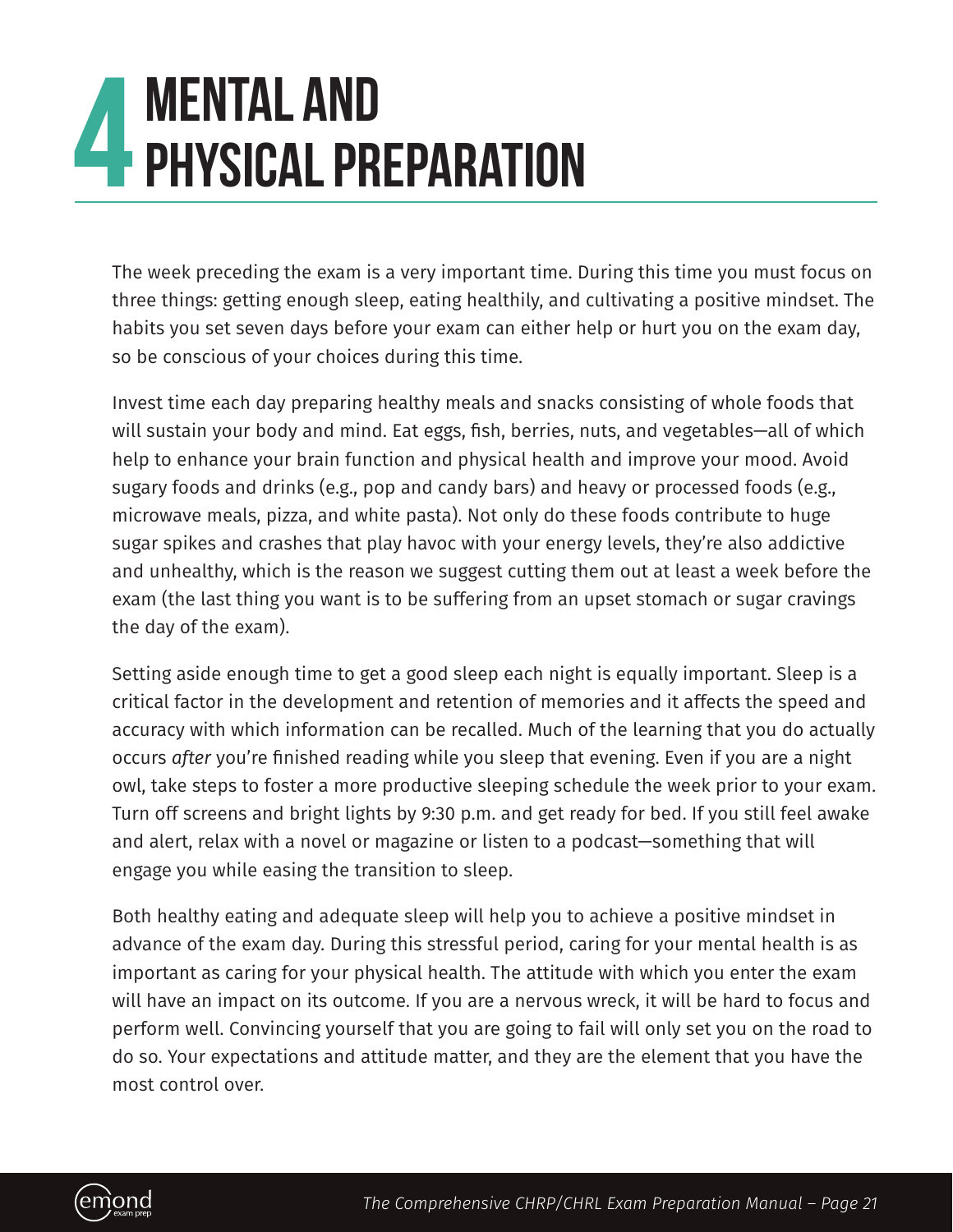#### **4 Mental and Physical Preparation**

Of course, you will feel some nervousness and anxiety leading up to the exam—that is natural. However, you must put effort into keeping your thought patterns positive and take actions that will help relax you and clear your mind. Do not indulge in failure fantasies or bring yourself to tears imagining the worst-case scenarios. When your mind begins to drift this way, actively try to divert it to more positive thoughts by focusing on your accomplishments and progress instead. Remind yourself: "If I was capable of passing the CKE 1 or CKE 2, then I am capable of passing this exam." If you can't quell the physical feeling of nervousness, try meditation or yoga and practise measured breathing.

The day before the exam will be the time that you experience peak nervousness. Do not worry about doing any substantive studying for the exam that day; instead, try to relax and prepare yourself mentally for the upcoming exam. Lay out the clothing you plan to wear, selecting layers so that you'll be comfortable in varied temperatures. Pack or get out your ear plugs, Advil<sup>®</sup> or Tylenol®, and a cardigan. Prepare the coffee maker so that you can start it with the push of a button the next morning. Set your alarm—and a backup alarm on another device (just in case). If you are writing the exam in person, plan the route you'll take to the examination centre and where you'll park. Do not indulge in any alcohol that evening, because even one glass of wine consumed up to four hours before bed can interfere with your sleep quality, slowing your brain function and leaving you groggy the next day.

If you are writing in person and you live far from the examination centre, consider finding accommodations closer to the centre. This will ensure that you get an adequate amount of sleep and do not have to deal with a lengthy morning commute, which in Toronto may be exacerbated by public transit issues.

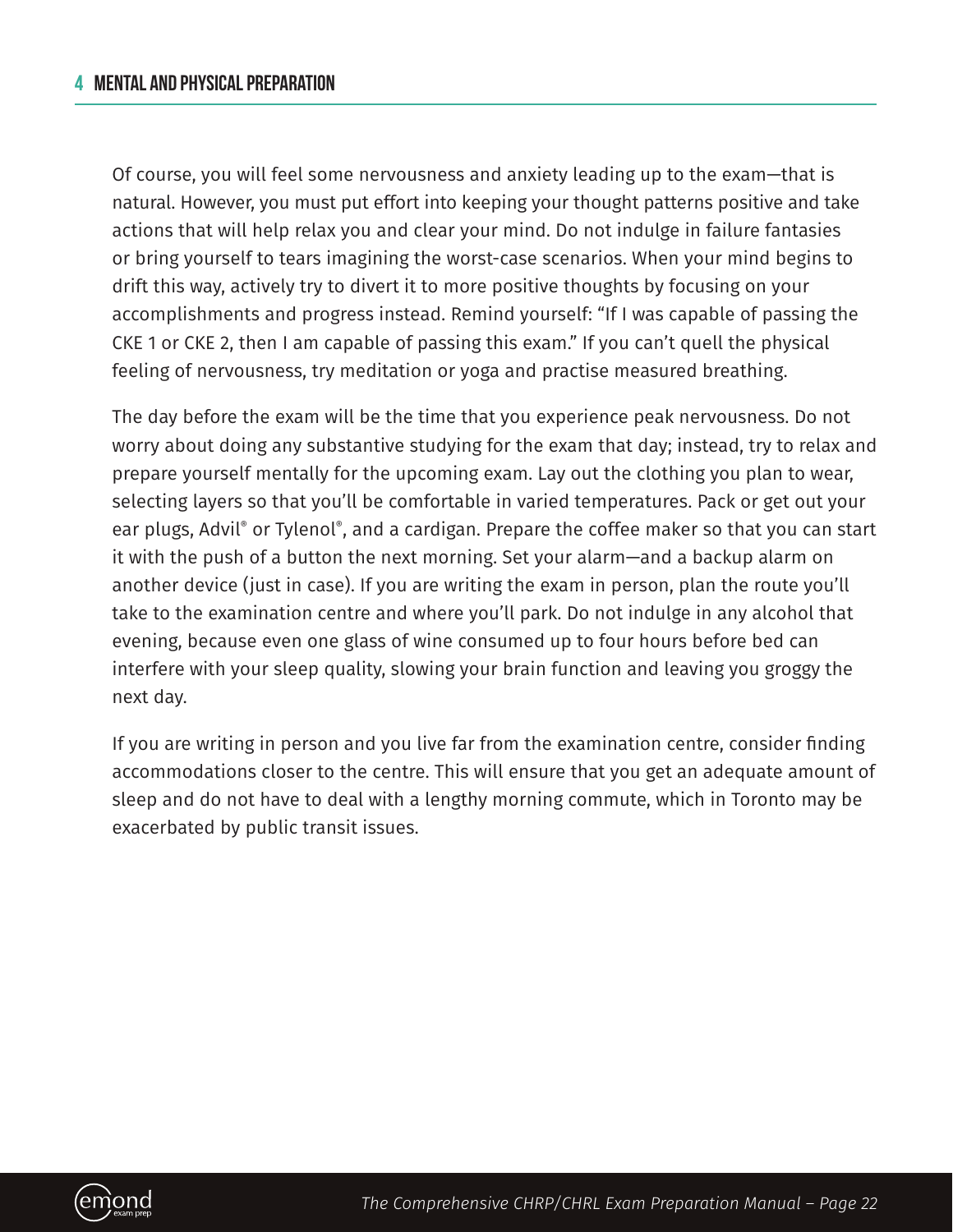# <span id="page-22-0"></span>**COMMON MISTAKES TO AVOID**

The previous sections covered most of the key information you need to know and the pitfalls that catch unwary exam writers. Below are a few more common mistakes that you would do well to avoid.

### **A. Spending Too Much Time Trying to Answer One Question**

It's simple math—if you start letting yourself spend more than three minutes on each question, you will run out of time well before you finish the exam. If you spend eight minutes on one question, you've just sacrificed your opportunity to answer four other questions correctly.

### **B. Skimming the Questions and Answer Choices**

Do not try to "skim" any questions or answer choices on the exam. You must read every word of every question and answer choice if you want to have the best chance at success. Some questions are specifically designed to trick you with a buried keyword (e.g., "not," "did," "or," "will") that controls the entire question, and if you skim too quickly you'll miss it. As mentioned above, some of the key details that can help you to properly answer a question can be found in the name, age, or jurisdiction of the subject of a question. It is important to read these sorts of details carefully in order to arrive at the proper conclusion. Certain questions will have answers that are quite similar and differ only in the name of the subject that is addressed in the answer. Clearly discerning the subjects in both the questions and answers will vastly improve your chances of getting the correct answer to the question.

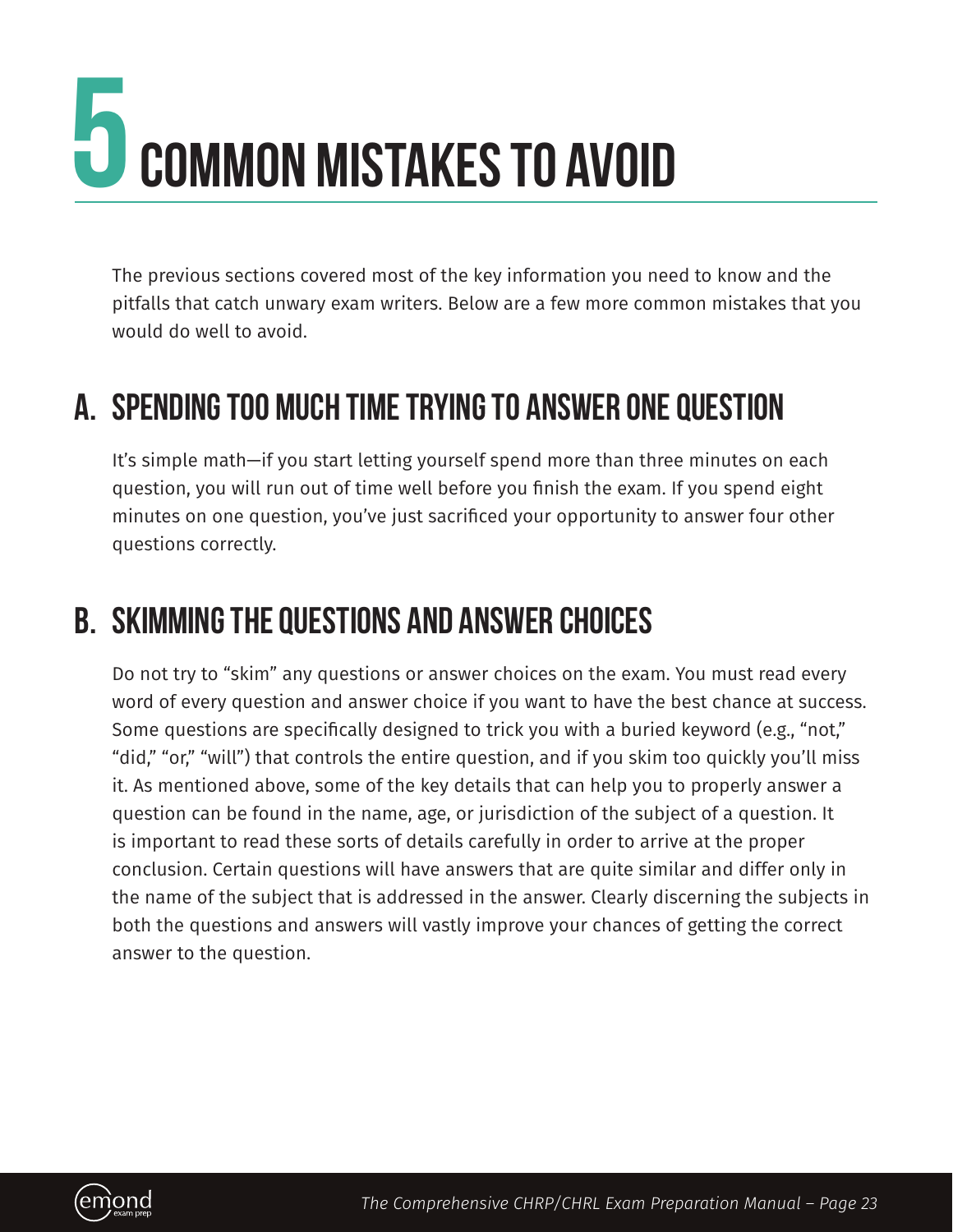# <span id="page-23-0"></span>**6Frequently Asked Questions**

## **A. How long should I study for the CHRP/CHRL Employment Law Exam?**

The amount of preparation required to succeed on this exam will largely depend on your individual study plan, level of discipline, and ability to retain information. However, we suggest you set aside at least six weeks of study time before attempting to write this exam. You will be expected to retain a significant amount of information, and acquiring a firm understanding of the topics covered in the exam requires time. Also, you should ensure that you have enough time set aside to write as many practice exams as possible. Ideally, as you approach the exam date, you should attempt to take at least one timed exam to help recreate the conditions of the actual test.

## **B. Should I study for the test alone or with a group?**

Anecdotal evidence suggests that a combination of both approaches is most beneficial. Ideally, you want to begin by ensuring that you have covered all the necessary concepts and materials on your own before joining a study group. The reason for this is that it allows you and your group members to discover the areas you struggle with the most so that your time together can be used more efficiently on problem solving.

## **C. If I fail my exam, how soon can I rewrite it?**

If you fail your first attempt at the CHRP/CHRL Employment Law Exam, do not feel discouraged. Many applicants have had to write the exam a second or third time eventually almost everyone manages to crack the code! The earliest time slot available for you to rewrite your test will be during the following exam cycle, which is typically four months later. Unfortunately, applicants cannot write a second exam during the same cycle. On the positive side, this gives you ample time to go over what went wrong the first time and plan on how to succeed on your next attempt.

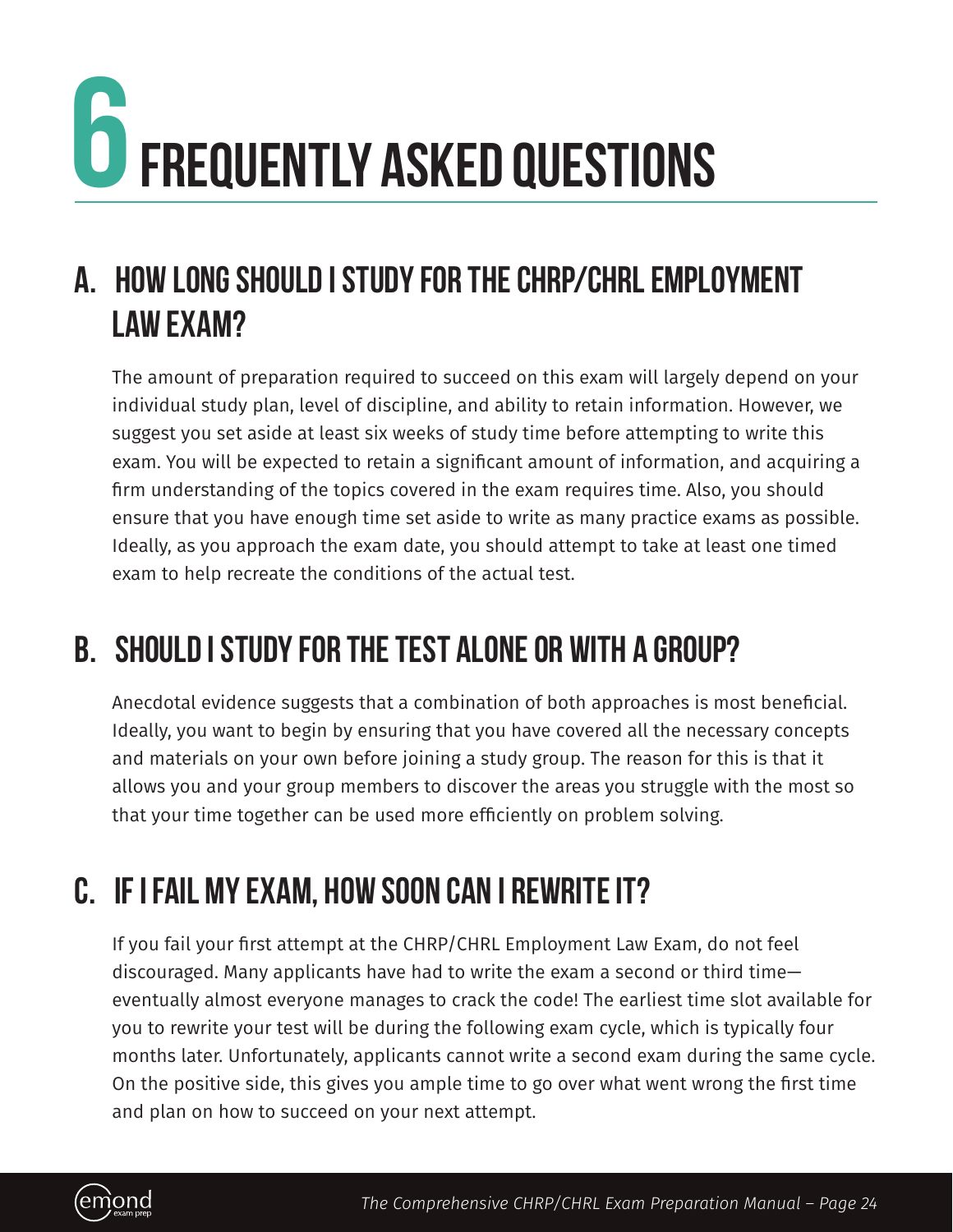#### <span id="page-24-0"></span>**D. How long are the test results valid for?**

The test results are good for ten years.

## **E. How much does the test cost?**

The cost for the CHRP/CHRL Employment Law Exam is \$240 plus applicable taxes.

## **F. What is the pass rate for the exam?**

According to the HRPA, the average pass rate in the past five years has been somewhere in the range of 55 percent to 60 percent. It is important to keep in mind that the exact pass rate for your exam may be more or less, depending on the performance of your peers.